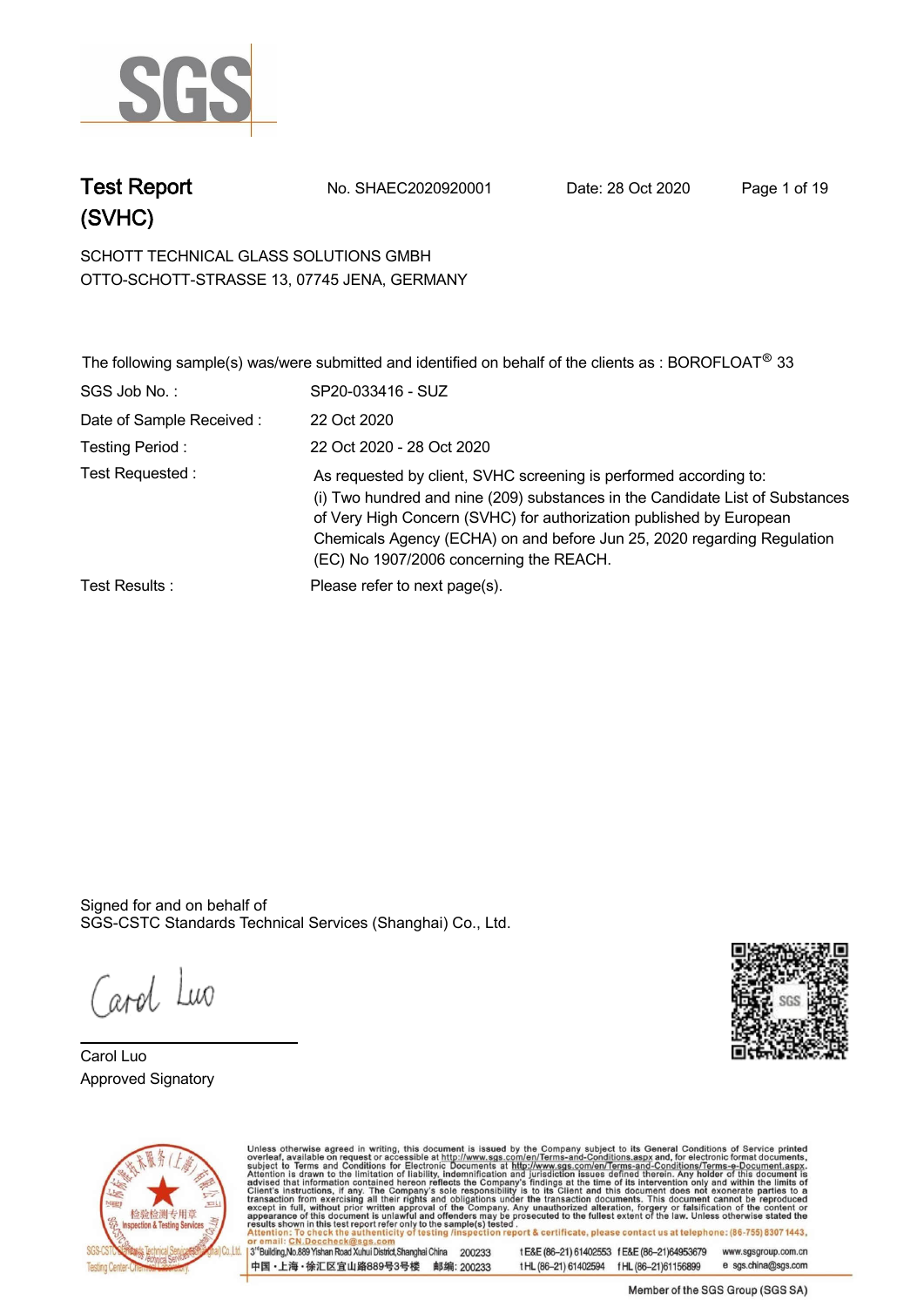

**Test Report. No. SHAEC2020920001 Date: 28 Oct 2020. Page 2 of 19.**

#### **Remark :.**

 **1. The chemical analysis of specified SVHC is performed by means of currently available analytical techniques against the following SVHC related documents published by ECHA: http://echa.europa.eu/web/guest/candidate-list-table** 

 **These lists are under evaluation by ECHA and may subject to change in the future.** 

 **2. REACH obligation:** 

 **2.1 Concerning article(s):** 

#### **Communication:**

 **Article 33 of Regulation (EC) No 1907/2006 requires supplier of an article containing a substance meeting the criteria in Article 57 and identified in accordance with Article 59(1) in a concentration above 0.1% weight by weight (w/w) shall provide the recipient of the article with sufficient information, available to the supplier, to allow safe use of the article including, as a minimum, the name of that substance in the Candidate List.** 

#### **Notification:**

 **In accordance with Regulation (EC) No 1907/2006, any EU producer or importer of articles shall notify ECHA, in accordance with paragraph 4 of Article 7, if a substance meets the criteria in Article 57 and is identified in accordance with Article 59(1) of the Regulation, if (a) the substance in the Candidate List is present in those articles in quantities totaling over one tonne per producer or importer per year; and (b) the substance in the Candidate List is present in those articles above a concentration of 0.1% weight by weight (w/w).** 

 **SGS adopts the ruling of the Court of Justice of the European Union on the definition of an article under REACH unless indicated otherwise. Detail explanation is available at the following link:** 

 **http://www.sgs.com/-/media/global/documents/technical-documents/technical-bulletins/sgs-crs position-statement-on-svhc-in-articles-a4-en-16-06.pdf?la=en** 

#### **2.2 Concerning material(s):**

 **Test results in this report are based on the tested sample. This report refers to testing result of tested sample submitted as homogenous material(s). In case such material is being used to compose an article, the results indicated in this report may not represent SVHC concentration in such article. If this report refers to testing result of composite material group by equal weight proportion, the material in each composite test group may come from more than one article.** 

 **If the sample is a substance or mixture, and it directly exports to EU, client has the obligation to comply with the supply chain communication obligation under Article 31 of Regulation (EC) No. 1907/2006 and the conditions of Authorization of substance of very high concern included in the Annex XIV of the Regulation (EC) No. 1907/2006.** 

#### **2.3 Concerning substance and preparation:**

 **If a SVHC is found over 0.1% (w/w) and/or the specific concentration limit which is set in Regulation (EC) No 1272/2008 and its amendments, client is suggested to prepare a Safety** 



Unless otherwise agreed in writing, this document is issued by the Company subject to its General Conditions of Service printed overleaf, available on request or accessible at http://www.sgs.com/en/Terms-and-Conditions.asp

3<sup>rd</sup>Building, No.889 Yishan Road Xuhui District, Shanghai China 200233 中国·上海·徐汇区宜山路889号3号楼 邮编: 200233 tE&E (86-21) 61402553 fE&E (86-21)64953679 www.sgsgroup.com.cn t HL (86-21) 61402594 f HL (86-21) 61156899 e sgs.china@sgs.com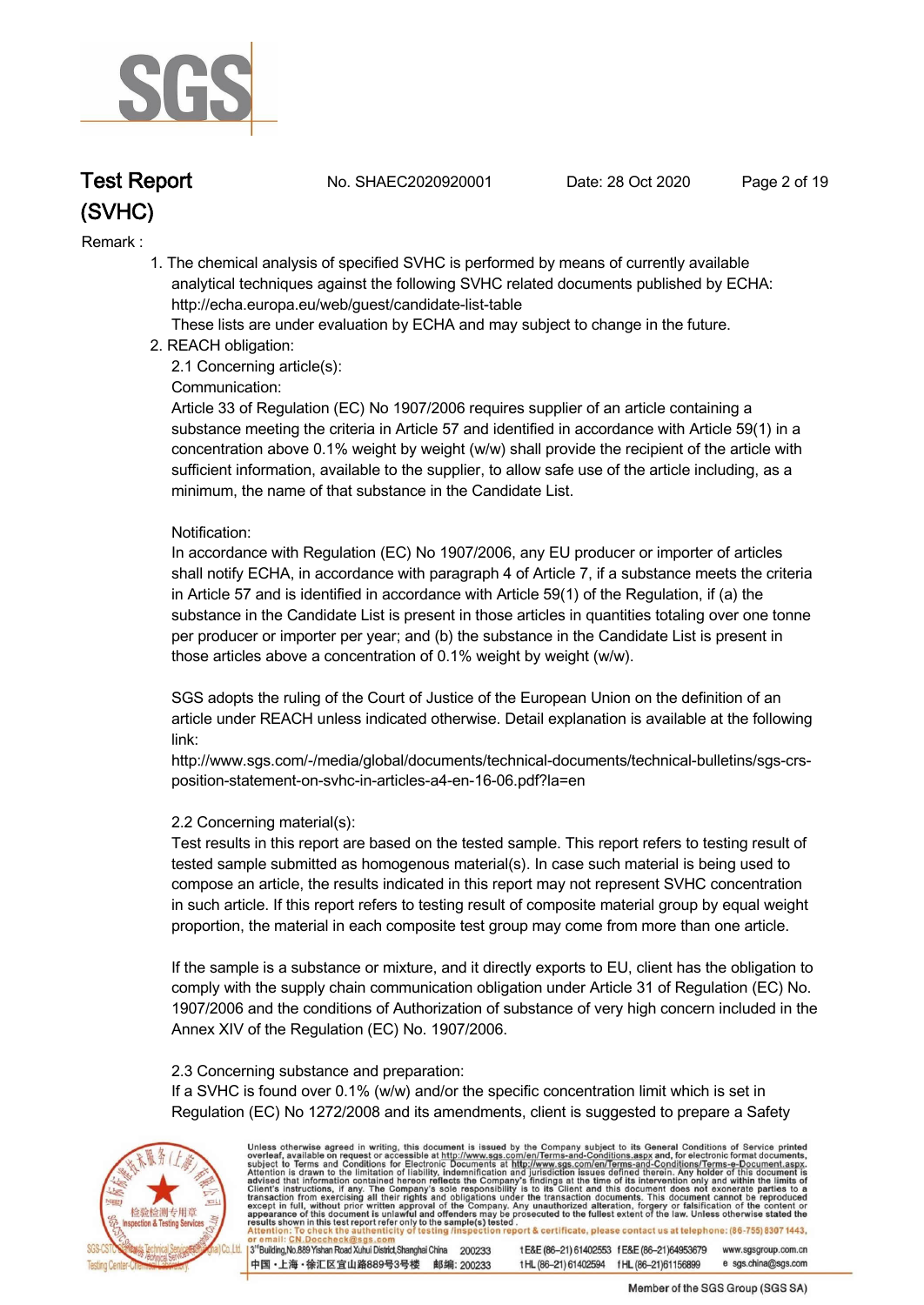

**Test Report. No. SHAEC2020920001 Date: 28 Oct 2020. Page 3 of 19.**

 **Data Sheet (SDS) against the SVHC to comply with the supply chain communication obligation under Regulation (EC) No 1907/2006, in which:** 

 **- a substance that is classified as hazardous under the CLP Regulation (EC) No 1272/2008.** 

 **- a mixture that is classified as hazardous under the CLP Regulation (EC) No 1272/2008, when it contains a substance with concentration equal to, or greater than the classification limit as set in Regulation (EC) No. 1272/2008; or** 

 **- a mixture is not classified as hazardous under the CLP Regulation (EC) No 1272/2008, but contains either:** 

 **(a) a substance posing human health or environmental hazards in an individual concentration of ≥ 1 % by weight for mixtures that are solid or liquids (i.e., non-gaseous mixtures) or ≥ 0.2 % by volume for gaseous mixtures; or** 

 **(b) a substance that is PBT, or vPvB in an individual concentration of ≥ 0.1 % by weight for mixtures that are solid or liquids (i.e., non-gaseous mixtures); or** 

 **(c) a substance on the SVHC candidate list (for reasons other than those listed above), in an individual concentration of ≥ 0.1 % by weight for non-gaseous mixtures; or** 

- **(d) a substance for which there are Europe-wide workplace exposure limits.**
- **3. If a SVHC is found over the reporting limit, client is suggested to identify the component which contains the SVHC and the exact concentration of the SVHC by requesting further quantitative analysis from the laboratory.**

#### **Test Sample :.**

#### **Sample Description :.**

| Specimen        | <b>SGS</b> | <b>Description</b>                           |
|-----------------|------------|----------------------------------------------|
| No.             | Sample ID  |                                              |
| SN <sub>1</sub> |            | SHA20-209200.001 Colorless Transparent glass |

#### **Test Method :.**

**SGS In-House method-SHTC-CHEM-SOP-97-T, SHTC-CHEM-SOP-302-T, Analyzed by ICP-OES, UV-VIS, GC-MS, HPLC-DAD/MS and Colorimetric Method. .**



Unless otherwise agreed in writing, this document is issued by the Company subject to its General Conditions of Service printed overleaf, available on request or accessible at http://www.sgs.com/en/Terms-and-Conditions.asp

3<sup>rd</sup>Building, No.889 Yishan Road Xuhui District, Shanghai China 200233 中国·上海·徐汇区宜山路889号3号楼 邮编: 200233 tE&E (86-21) 61402553 fE&E (86-21)64953679 www.sgsgroup.com.cn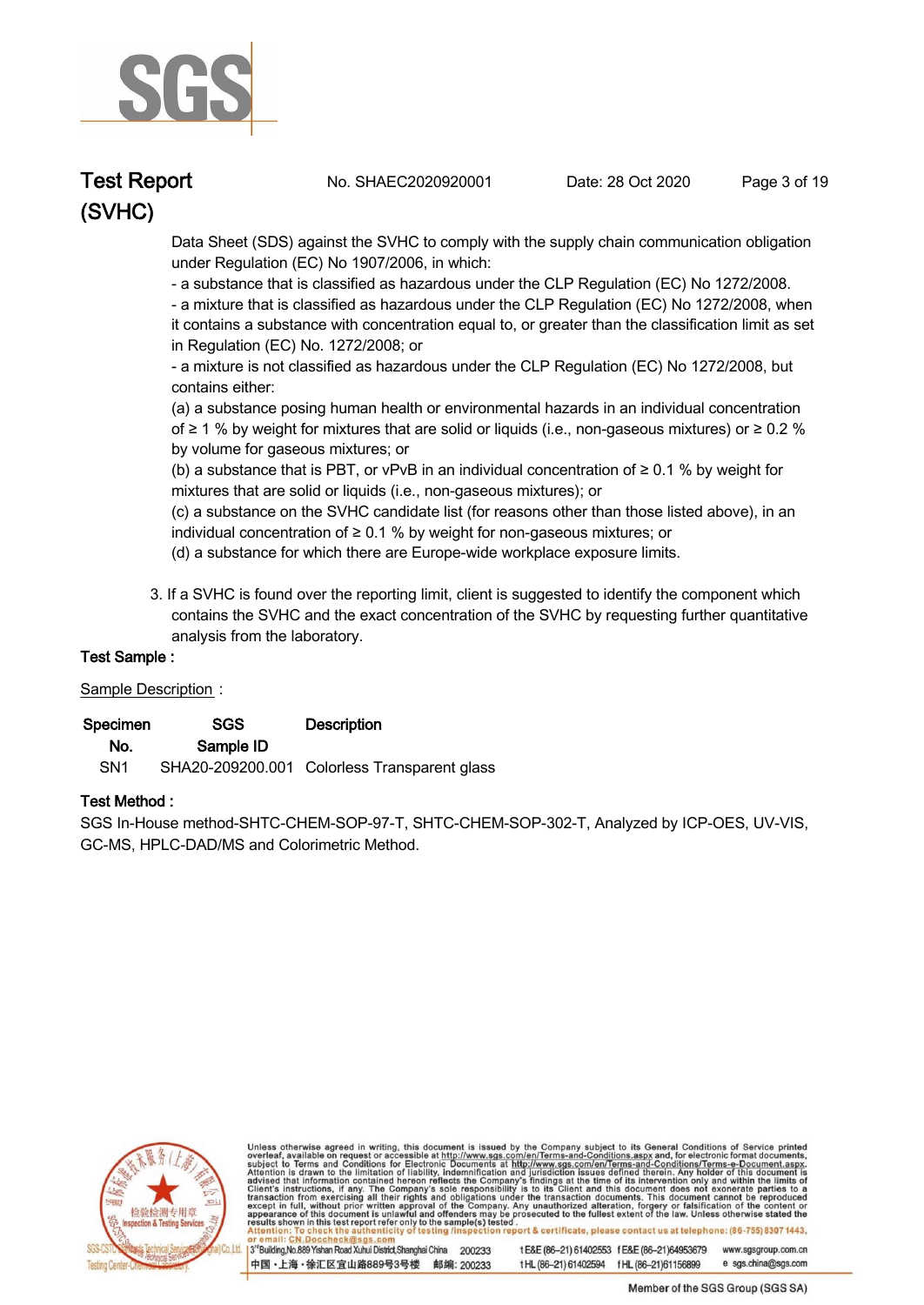

**Test Report. No. SHAEC2020920001 Date: 28 Oct 2020. Page 4 of 19.**

#### **Test Result: (Substances in the Candidate List of SVHC)**

|                          | <b>Batch Substance Name</b>       | CAS No. | 001               | (%)<br>RL |
|--------------------------|-----------------------------------|---------|-------------------|-----------|
|                          |                                   |         | Concentration (%) |           |
| $\overline{\phantom{0}}$ | All tested SVHC in candidate list | -       | NL                | -         |



Unless otherwise agreed in writing, this document is issued by the Company subject to its General Conditions of Service printed overleaf, available on request or accessible at http://www.sgs.com/en/Terms-and-Conditions.asp

3<sup>'</sup>Building, No.889 Yishan Road Xuhui District, Shanghai China 200233 中国·上海·徐汇区宜山路889号3号楼 邮编: 200233

tE&E (86-21) 61402553 fE&E (86-21)64953679 www.sgsgroup.com.cn

tHL (86-21) 61402594 fHL (86-21)61156899 e sgs.china@sgs.com

Member of the SGS Group (SGS SA)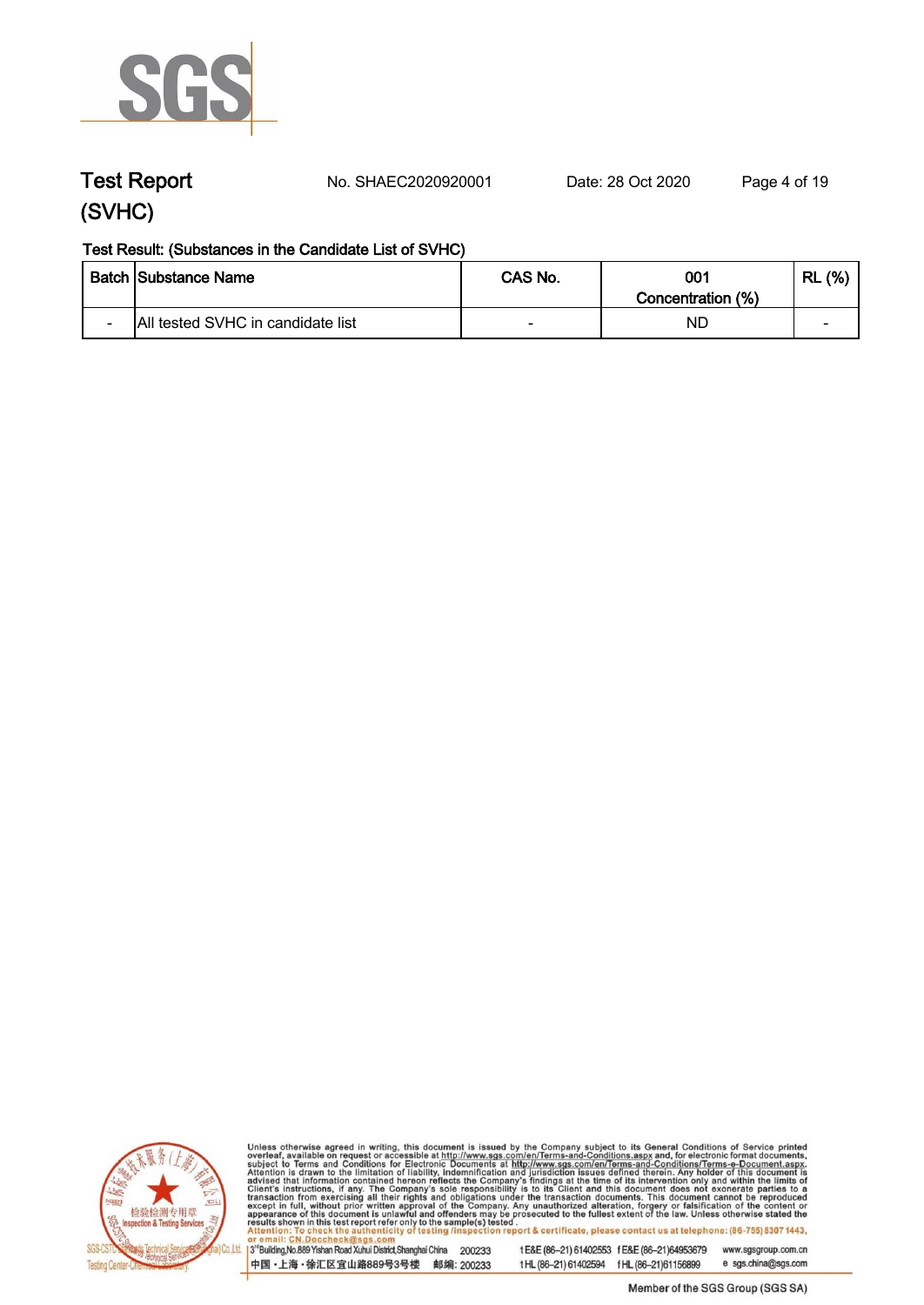

**Test Report. No. SHAEC2020920001 Date: 28 Oct 2020. Page 5 of 19.**

#### **Notes :.**

- **(1)The table above only shows detected SVHC, and SVHC that below RL are not reported. Please refer to Appendix for the full list of tested SVHC.**
- **(2) RL = Reporting Limit (Test data will be shown if it ≥ RL. RL is not regulatory limit.)**
- **ND = Not detected (lower than RL), ND is denoted on the SVHC substance.**
- **(3) \* The test result is based on the calculation of selected element(s) and to the worst-case scenario. \*\* The test result is based on the calculation of selected marker(s) and to the worst-case scenario. For detail information, please refer to the SGS REACH website:**

 **http://www.sgs.com/en/Consumer-Goods-Retail/Toys-and-Juvenile-Products/Toys/REACH/Managementof-SVHC.aspx**

 **Calculated concentration of boric compounds are based on the total boron for liquid, powder and paste samples and water extractive boron for other samples by ICP-OES. RL = 0.005% is evaluated for element (i.e. cobalt, arsenic, lead, chromium (VI), aluminum, zirconium, boron, strontium, zinc, antimony, titanium, barium and cadmium respectively), except molybdenum RL=0.0005%, boron RL=0.0025% (only for Lead bis(tetrafluoroborate)).**

**(4) § The substance is proposed for the identification as SVHC only where it contains Michler's ketone (CAS Number: 90-94-8) or Michler's base (CAS Number: 101-61-1) ≥0.1% (w/w). .**



Unless otherwise agreed in writing, this document is issued by the Company subject to its General Conditions of Service printed overleaf, available on request or accessible at http://www.sgs.com/en/Terms-and-Conditions.asp

3<sup>rd</sup>Building, No.889 Yishan Road Xuhui District, Shanghai China 200233 中国·上海·徐汇区宜山路889号3号楼 邮编: 200233

t E&E (86-21) 61402553 f E&E (86-21)64953679 www.sgsgroup.com.cn t HL (86-21) 61402594 f HL (86-21) 61156899 e sgs.china@sgs.com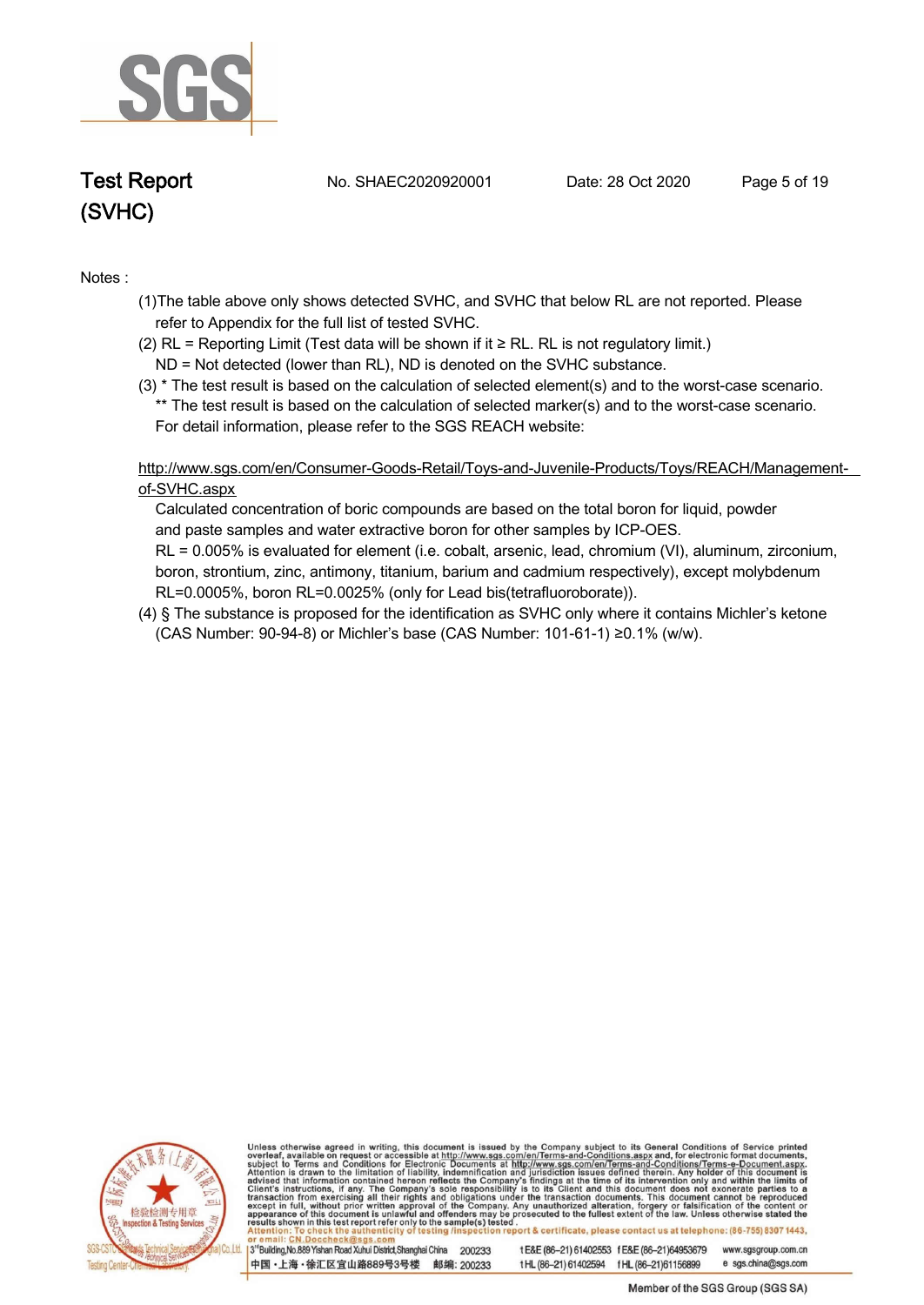

**Test Report. No. SHAEC2020920001 Date: 28 Oct 2020. Page 6 of 19. (SVHC)**

## **Appendix**

#### **Full list of tested SVHC:**

| <b>Batch</b>               | No.            | <b>Substance Name</b>                                                                                      | CAS No.                  | <b>RL</b> (%) |
|----------------------------|----------------|------------------------------------------------------------------------------------------------------------|--------------------------|---------------|
|                            | $\mathbf{1}$   | 4,4'-Diaminodiphenylmethane(MDA)                                                                           | 101-77-9                 | 0.050         |
| ı                          | $\overline{2}$ | 5-tert-butyl-2,4,6-trinitro-m-xylene (musk xylene)                                                         | $81 - 15 - 2$            | 0.050         |
|                            | $\mathbf{3}$   | Alkanes, C10-13, chloro (Short Chain Chlorinated Paraffins)                                                | 85535-84-8               | 0.050         |
| ı                          | $\overline{4}$ | Anthracene                                                                                                 | 120-12-7                 | 0.050         |
| I                          | 5              | Benzyl butyl phthalate (BBP)                                                                               | 85-68-7                  | 0.050         |
| I                          | $\,6$          | Bis (2-ethylhexyl)phthalate (DEHP)                                                                         | 117-81-7                 | 0.050         |
| <b>I</b>                   | $\overline{7}$ | Bis(tributyltin) oxide (TBTO)                                                                              | 56-35-9                  | 0.050         |
| <b>I</b>                   | 8              | Cobalt dichloride*                                                                                         | 7646-79-9                | 0.005         |
| I                          | 9              | Diarsenic pentaoxide*                                                                                      | 1303-28-2                | 0.005         |
| <b>I</b>                   | 10             | Diarsenic trioxide*                                                                                        | 1327-53-3                | 0.005         |
| I                          | 11             | Dibutyl phthalate (DBP)                                                                                    | 84-74-2                  | 0.050         |
| I                          | 12             | Hexabromocyclododecane (HBCDD) and all major<br>diastereoisomers identified (α-HBCDD, β-HBCDD,<br>y-HBCDD) |                          | 0.050         |
| $\mathbf{I}$               | 13             | Lead hydrogen arsenate*                                                                                    | 7784-40-9                | 0.005         |
| I                          | 14             | Sodium dichromate*                                                                                         | 7789-12-0,<br>10588-01-9 | 0.005         |
| I                          | 15             | Triethyl arsenate*                                                                                         | 15606-95-8               | 0.005         |
| $\mathbf{II}$              | 16             | 2,4-Dinitrotoluene                                                                                         | 121-14-2                 | 0.050         |
| $\ensuremath{\mathsf{II}}$ | 17             | Acrylamide                                                                                                 | 79-06-1                  | 0.050         |
| $\mathbf{II}$              | 18             | Anthracene oil**                                                                                           | 90640-80-5               | 0.050         |
| $\mathbf{II}$              | 19             | Anthracene oil, anthracene paste**                                                                         | 90640-81-6               | 0.050         |
| $\ensuremath{\mathsf{II}}$ | 20             | Anthracene oil, anthracene paste, anthracene fraction**                                                    | 91995-15-2               | 0.050         |



Unless otherwise agreed in writing, this document is issued by the Company subject to its General Conditions of Service printed overleaf, available on request or accessible at http://www.sgs.com/en/Terms-and-Conditions.asp

3<sup>te</sup>Building, No.889 Yishan Road Xuhui District, Shanghai China 200233 中国·上海·徐汇区宜山路889号3号楼 邮编: 200233

tE&E (86-21) 61402553 fE&E (86-21)64953679 www.sgsgroup.com.cn

tHL (86-21) 61402594 fHL (86-21)61156899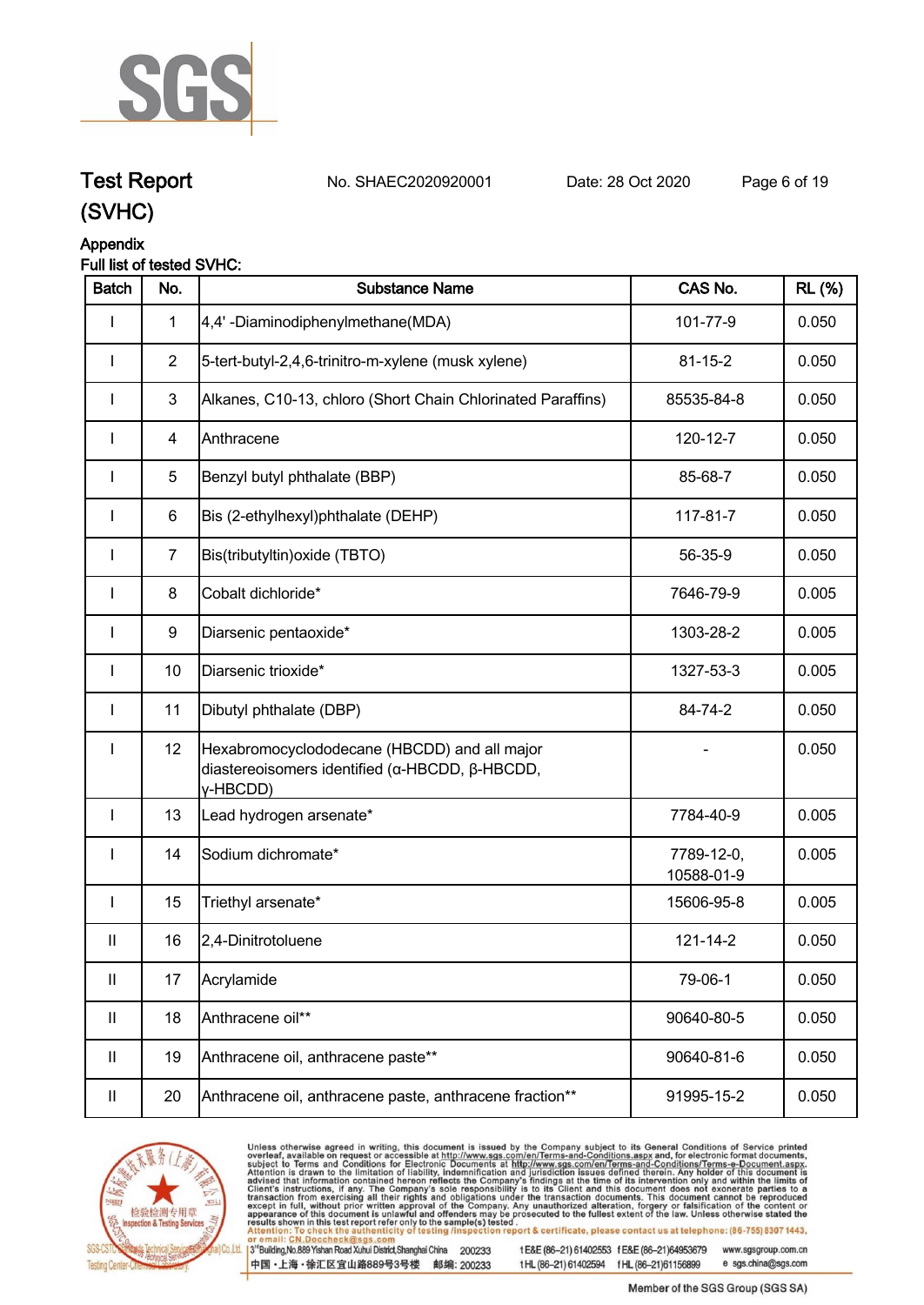

## **Test Report. No. SHAEC2020920001 Date: 28 Oct 2020. Page 7 of 19.**

**(SVHC)**

#### **Appendix**

#### **Full list of tested SVHC:**

| <b>Batch</b>       | No. | <b>Substance Name</b>                                                             | CAS No.                                | <b>RL</b> (%) |
|--------------------|-----|-----------------------------------------------------------------------------------|----------------------------------------|---------------|
| Ш                  | 21  | Anthracene oil, anthracene paste, distn. lights**                                 | 91995-17-4                             | 0.050         |
| $\mathbf{II}$      | 22  | Anthracene oil, anthracene-low**                                                  | 90640-82-7                             | 0.050         |
| $\mathbf{II}$      | 23  | Diisobutyl phthalate                                                              | 84-69-5                                | 0.050         |
| $\mathbf{II}$      | 24  | Lead chromate molybdate sulphate red (C.I. Pigment Red<br>$104$ <sup>*</sup>      | 12656-85-8                             | 0.005         |
| $\mathbf{II}$      | 25  | Lead chromate*                                                                    | 7758-97-6                              | 0.005         |
| $\mathbf{  }$      | 26  | Lead sulfochromate yellow (C.I. Pigment Yellow 34)*                               | 1344-37-2                              | 0.005         |
| $\mathbf{II}$      | 27  | Pitch, coal tar, high temp.**                                                     | 65996-93-2                             | 0.050         |
| $\mathbf{II}$      | 28  | Tris(2-chloroethyl)phosphate                                                      | 115-96-8                               | 0.050         |
| $\mathbf{III}$     | 29  | Ammonium dichromate*                                                              | 7789-09-5                              | 0.005         |
| $\mathbf{III}$     | 30  | Boric acid*                                                                       |                                        | 0.005         |
| $\mathop{\rm III}$ | 31  | Disodium tetraborate, anhydrous*                                                  | 1303-96-4,<br>1330-43-4,<br>12179-04-3 | 0.005         |
| $\mathbf{III}$     | 32  | Potassium chromate*                                                               | 7789-00-6                              | 0.005         |
| Ш                  | 33  | Potassium dichromate*                                                             | 7778-50-9                              | 0.005         |
| $\mathbf{III}$     | 34  | Sodium chromate*                                                                  | 7775-11-3                              | 0.005         |
| $\mathbf{III}$     | 35  | Tetraboron disodium heptaoxide, hydrate*                                          | 12267-73-1                             | 0.005         |
| Ш                  | 36  | Trichloroethylene                                                                 | 79-01-6                                | 0.050         |
| ${\sf IV}$         | 37  | 2-Ethoxyethanol                                                                   | 110-80-5                               | 0.050         |
| IV                 | 38  | 2-Methoxyethanol                                                                  | 109-86-4                               | 0.050         |
| IV                 | 39  | Chromic acid,<br>Oligomers of chromic acid and dichromic acid,<br>Dichromic acid* |                                        | 0.005         |



Unless otherwise agreed in writing, this document is issued by the Company subject to its General Conditions of Service printed overleaf, available on request or accessible at http://www.sgs.com/en/Terms-and-Conditions.asp

3<sup>te</sup>Building, No.889 Yishan Road Xuhui District, Shanghai China 200233 中国·上海·徐汇区宜山路889号3号楼 邮编: 200233

tE&E (86-21) 61402553 fE&E (86-21)64953679 www.sgsgroup.com.cn e sgs.china@sgs.com tHL (86-21) 61402594 fHL (86-21)61156899

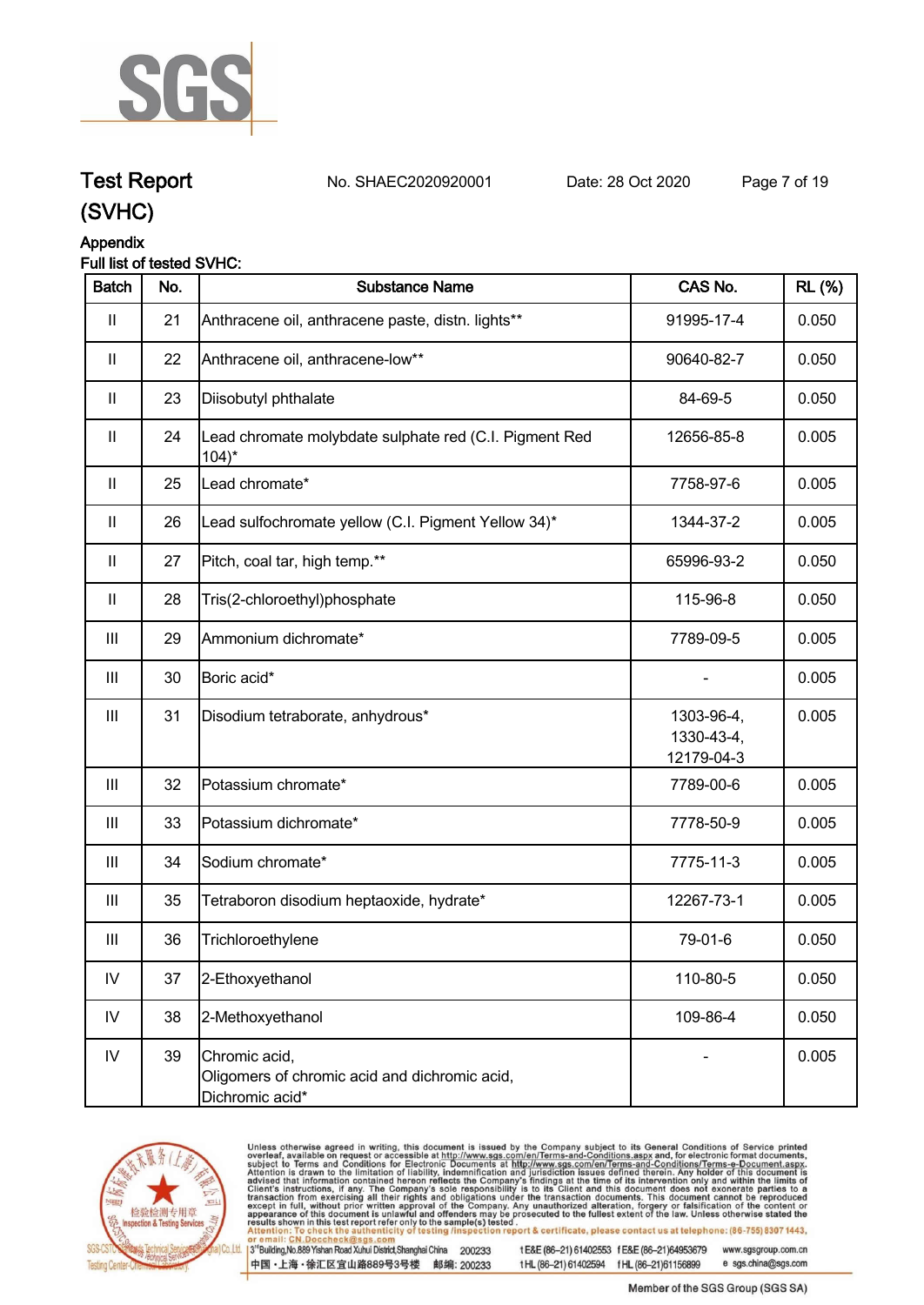

## **Test Report. No. SHAEC2020920001 Date: 28 Oct 2020. Page 8 of 19.**

**(SVHC)**

### **Appendix**

#### **Full list of tested SVHC:**

| <b>Batch</b>  | No. | <b>Substance Name</b>                                                      | CAS No.                | <b>RL</b> (%) |
|---------------|-----|----------------------------------------------------------------------------|------------------------|---------------|
| ${\sf IV}$    | 40  | Chromium trioxide*                                                         | 1333-82-0              | 0.005         |
| IV            | 41  | Cobalt(II) carbonate*                                                      | 513-79-1               | 0.005         |
| IV            | 42  | Cobalt(II) diacetate*                                                      | 71-48-7                | 0.005         |
| IV            | 43  | Cobalt(II) dinitrate*                                                      | 10141-05-6             | 0.005         |
| $\mathsf{IV}$ | 44  | Cobalt(II) sulphate*                                                       | 10124-43-3             | 0.005         |
| $\vee$        | 45  | 1,2,3-trichloropropane                                                     | 96-18-4                | 0.050         |
| $\sf V$       | 46  | 1,2-Benzenedicarboxylic acid, di-C6-8-branched alkyl esters,<br>C7-rich    | 71888-89-6             | 0.050         |
| $\vee$        | 47  | 1,2-Benzenedicarboxylic acid, di-C7-11-branched and linear<br>alkyl esters | 68515-42-4             | 0.050         |
| $\vee$        | 48  | 1-methyl-2-pyrrolidone                                                     | 872-50-4               | 0.050         |
| $\vee$        | 49  | 2-ethoxyethyl acetate                                                      | 111-15-9               | 0.050         |
| $\vee$        | 50  | Hydrazine                                                                  | 7803-57-8,<br>302-01-2 | 0.050         |
| V             | 51  | Strontium chromate*                                                        | 7789-06-2              | 0.005         |
| VI            | 52  | 1,2-Dichloroethane                                                         | 107-06-2               | 0.050         |
| VI            | 53  | 2,2'-dichloro-4,4'-methylenedianiline                                      | $101 - 14 - 4$         | 0.050         |
| VI            | 54  | 2-Methoxyaniline; o-Anisidine                                              | 90-04-0                | 0.050         |
| VI            | 55  | 4-(1,1,3,3-tetramethylbutyl)phenol                                         | 140-66-9               | 0.050         |
| VI            | 56  | Aluminosilicate Refractory Ceramic Fibres *                                |                        | 0.005         |
| VI            | 57  | Arsenic acid*                                                              | 7778-39-4              | 0.005         |
| VI            | 58  | Bis(2-methoxyethyl) ether                                                  | 111-96-6               | 0.050         |
| VI            | 59  | Bis(2-methoxyethyl) phthalate                                              | 117-82-8               | 0.050         |



Unless otherwise agreed in writing, this document is issued by the Company subject to its General Conditions of Service printed overleaf, available on request or accessible at http://www.sgs.com/en/Terms-and-Conditions.asp

3<sup>te</sup>Building, No.889 Yishan Road Xuhui District, Shanghai China 200233 中国·上海·徐汇区宜山路889号3号楼 邮编: 200233

tE&E (86-21) 61402553 fE&E (86-21)64953679 www.sgsgroup.com.cn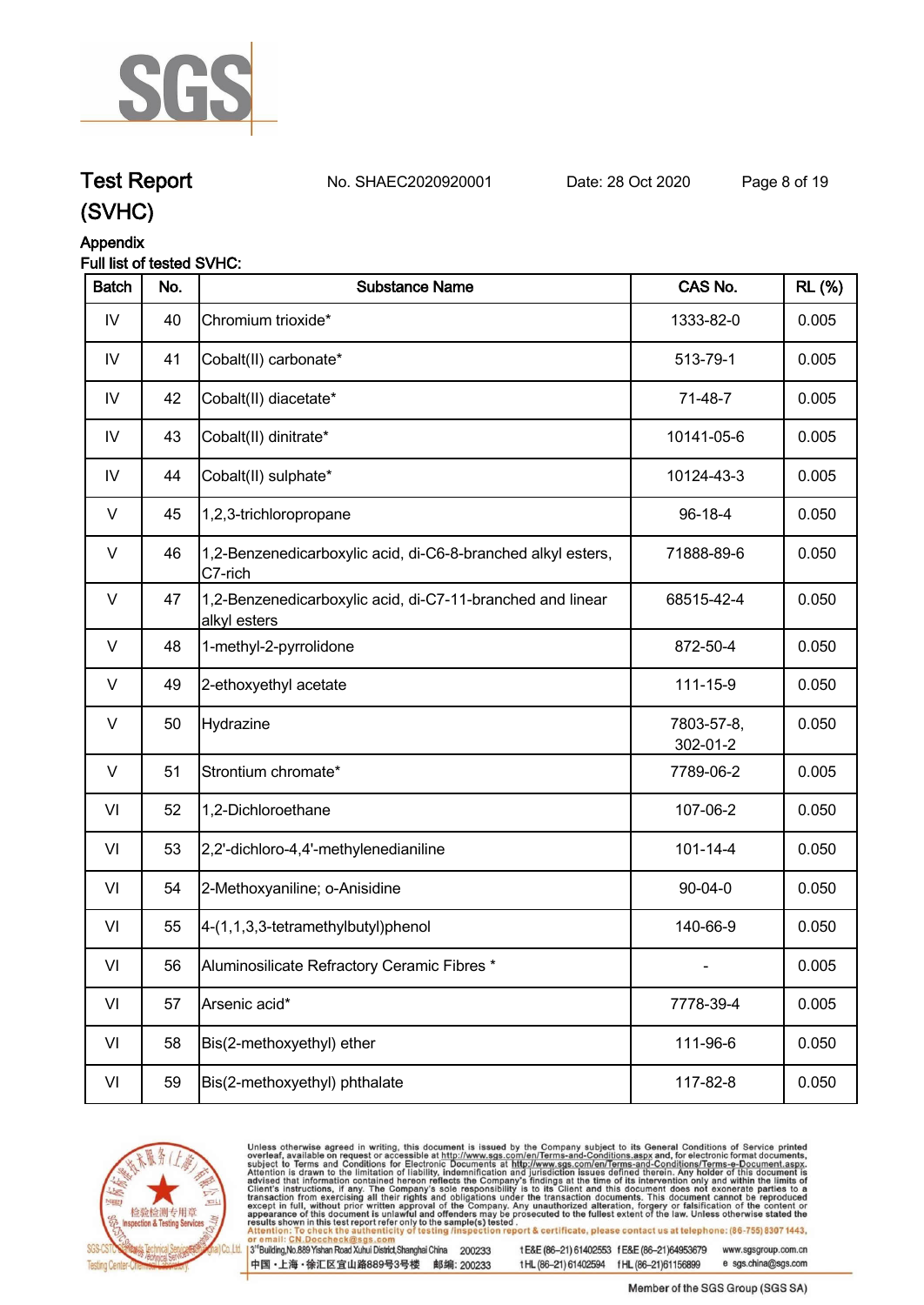

**Test Report. No. SHAEC2020920001 Date: 28 Oct 2020. Page 9 of 19.**

### **(SVHC)**

#### **Appendix**

#### **Full list of tested SVHC:**

| <b>Batch</b> | No. | <b>Substance Name</b>                                                                                                                               | CAS No.        | <b>RL</b> (%) |
|--------------|-----|-----------------------------------------------------------------------------------------------------------------------------------------------------|----------------|---------------|
| VI           | 60  | Calcium arsenate*                                                                                                                                   | 7778-44-1      | 0.005         |
| VI           | 61  | Dichromium tris(chromate) *                                                                                                                         | 24613-89-6     | 0.005         |
| VI           | 62  | Formaldehyde, oligomeric reaction products with aniline                                                                                             | 25214-70-4     | 0.050         |
| VI           | 63  | Lead diazide, Lead azide*                                                                                                                           | 13424-46-9     | 0.005         |
| VI           | 64  | Lead dipicrate*                                                                                                                                     | 6477-64-1      | 0.005         |
| VI           | 65  | Lead styphnate*                                                                                                                                     | 15245-44-0     | 0.005         |
| VI           | 66  | N,N-dimethylacetamide                                                                                                                               | 127-19-5       | 0.050         |
| VI           | 67  | Pentazinc chromate octahydroxide*                                                                                                                   | 49663-84-5     | 0.005         |
| VI           | 68  | Phenolphthalein                                                                                                                                     | 77-09-8        | 0.050         |
| VI           | 69  | Potassium hydroxyoctaoxodizincatedichromate*                                                                                                        | 11103-86-9     | 0.005         |
| VI           | 70  | Trilead diarsenate*                                                                                                                                 | 3687-31-8      | 0.005         |
| VI           | 71  | Zirconia Aluminosilicate Refractory Ceramic Fibres*                                                                                                 |                | 0.005         |
| VII          | 72  | [[4-[[4-anilino-1-naphthyl][4-<br>(dimethylamino)phenyl]methylene]cyclohexa-2,5-dien-1-ylide<br>ne] dimethylammonium chloride (C.I. Basic Blue 26)§ | 2580-56-5      | 0.050         |
| VII          | 73  | [4-[4,4'-bis(dimethylamino)<br>benzhydrylidene]cyclohexa-2,5-dien-1-ylidene]dimethylamm<br>onium chloride (C.I. Basic Violet 3)§                    | 548-62-9       | 0.050         |
| VII          | 74  | 1,2-bis(2-methoxyethoxy)ethane (TEGDME; triglyme)                                                                                                   | 112-49-2       | 0.050         |
| VII          | 75  | 1,2-dimethoxyethane; ethylene glycol dimethyl ether<br>(EGDME)                                                                                      | $110 - 71 - 4$ | 0.050         |
| VII          | 76  | 4,4'-bis(dimethylamino) benzophenone (Michler's Ketone)                                                                                             | 90-94-8        | 0.050         |
| VII          | 77  | 4,4'-bis(dimethylamino)-4"-(methylamino)trityl alcohol§                                                                                             | $561 - 41 - 1$ | 0.050         |
| VII          | 78  | Diboron trioxide*                                                                                                                                   | 1303-86-2      | 0.005         |



Unless otherwise agreed in writing, this document is issued by the Company subject to its General Conditions of Service printed overleaf, available on request or accessible at http://www.sgs.com/en/Terms-and-Conditions.asp

3<sup>te</sup>Building, No.889 Yishan Road Xuhui District, Shanghai China 200233 中国·上海·徐汇区宜山路889号3号楼 邮编: 200233

tE&E (86-21) 61402553 fE&E (86-21)64953679 www.sgsgroup.com.cn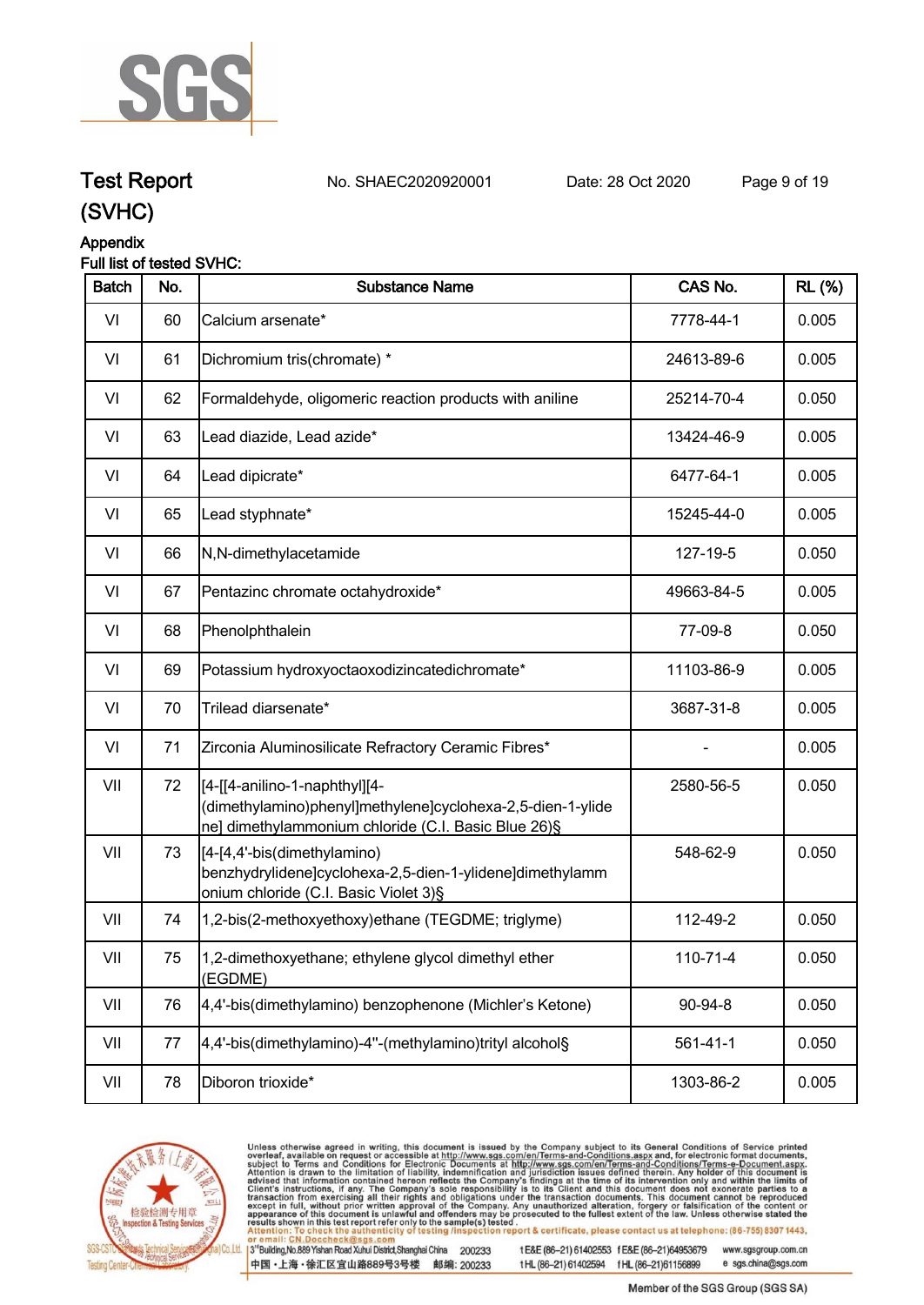

## **Test Report. No. SHAEC2020920001 Date: 28 Oct 2020. Page 10 of 19.**

**(SVHC)**

### **Appendix**

#### **Full list of tested SVHC:**

| <b>Batch</b> | No. | <b>Substance Name</b>                                                                                            | CAS No.        | <b>RL</b> (%) |
|--------------|-----|------------------------------------------------------------------------------------------------------------------|----------------|---------------|
| VII          | 79  | Formamide                                                                                                        | $75-12-7$      | 0.050         |
| VII          | 80  | Lead(II) bis(methanesulfonate)*                                                                                  | 17570-76-2     | 0.005         |
| VII          | 81  | N,N,N',N'-tetramethyl-4,4'-methylenedianiline (Michler's<br>base)                                                | $101 - 61 - 1$ | 0.050         |
| VII          | 82  | TGIC (1,3,5-tris (oxiranylmethyl) -1,3,5-triazine-<br>2,4,6(1H,3H,5H)-trione)                                    | 2451-62-9      | 0.050         |
| VII          | 83  | $\alpha$ , $\alpha$ -Bis[4-(dimethylamino)phenyl]-4<br>(phenylamino)naphthalene-1-methanol (C.I. Solvent Blue 4) | 6786-83-0      | 0.050         |
| VII          | 84  | $\beta$ -TGIC (1,3,5-tris[(2S and<br>2R)-2,3-epoxypropyl]-1,3,5-triazine-2,4,6-(1H,3H,5H)-trione)                | 59653-74-6     | 0.050         |
| VIII         | 85  | [Phthalato(2-)]dioxotrilead*                                                                                     | 69011-06-9     | 0.005         |
| VIII         | 86  | 1,2-Benzenedicarboxylic acid, dipentylester, branched and<br>linear                                              | 84777-06-0     | 0.050         |
| VIII         | 87  | 1,2-Diethoxyethane                                                                                               | 629-14-1       | 0.050         |
| VIII         | 88  | 1-Bromopropane                                                                                                   | 106-94-5       | 0.050         |
| VIII         | 89  | 3-Ethyl-2-methyl-2-(3-methylbutyl)-1,3-oxazolidine                                                               | 143860-04-2    | 0.050         |
| VIII         | 90  | 4-(1,1,3,3-tetramethylbutyl)phenol, ethoxylated                                                                  |                | 0.050         |
| VIII         | 91  | 4,4'-Methylenedi-o-toluidine                                                                                     | 838-88-0       | 0.050         |
| VIII         | 92  | 4,4'-Oxydianiline and its salts                                                                                  | 101-80-4       | 0.050         |
| VIII         | 93  | 4-Aminoazobenzene                                                                                                | 60-09-3        | 0.050         |
| VIII         | 94  | 4-Methyl-m-phenylenediamine                                                                                      | 95-80-7        | 0.050         |
| VIII         | 95  | 4-Nonylphenol, branched and linear                                                                               |                | 0.050         |
| VIII         | 96  | 6-Methoxy-m-toluidine                                                                                            | 120-71-8       | 0.050         |
| VIII         | 97  | Acetic acid, lead salt, basic*                                                                                   | 51404-69-4     | 0.005         |



Unless otherwise agreed in writing, this document is issued by the Company subject to its General Conditions of Service printed overleaf, available on request or accessible at http://www.sgs.com/en/Terms-and-Conditions.asp

3<sup>te</sup>Building, No.889 Yishan Road Xuhui District, Shanghai China 200233 中国·上海·徐汇区宜山路889号3号楼 邮编: 200233

tE&E (86-21) 61402553 fE&E (86-21)64953679 www.sgsgroup.com.cn

tHL (86-21) 61402594 fHL (86-21)61156899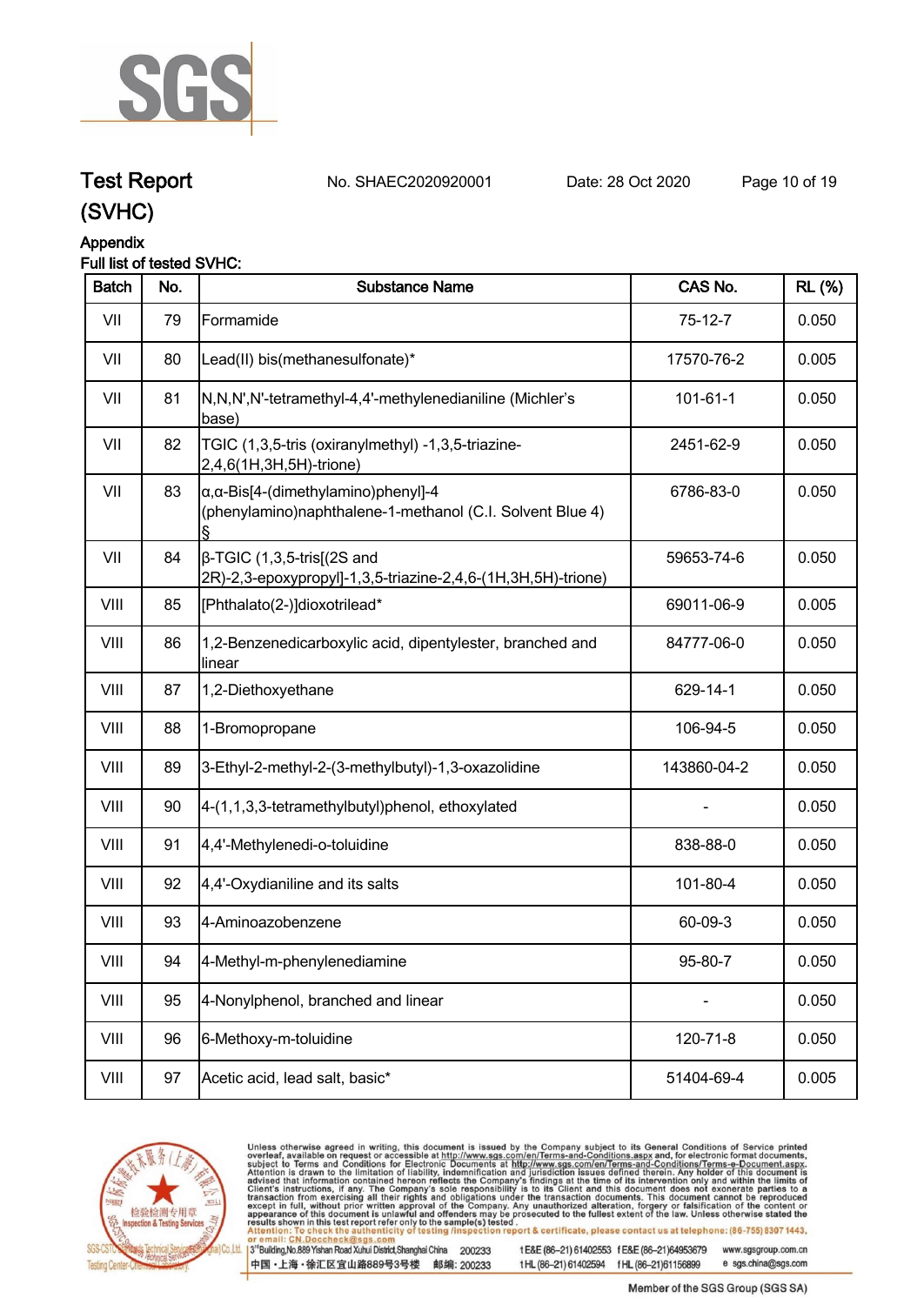

**Test Report. No. SHAEC2020920001 Date: 28 Oct 2020. Page 11 of 19.**

### **(SVHC)**

#### **Appendix**

#### **Full list of tested SVHC:**

| <b>Batch</b> | No. | <b>Substance Name</b>                                                                                                                                            | CAS No.       | <b>RL</b> (%) |
|--------------|-----|------------------------------------------------------------------------------------------------------------------------------------------------------------------|---------------|---------------|
| VIII         | 98  | Biphenyl-4-ylamine                                                                                                                                               | $92 - 67 - 1$ | 0.050         |
| VIII         | 99  | Bis(pentabromophenyl) ether (DecaBDE)                                                                                                                            | 1163-19-5     | 0.050         |
| VIII         | 100 | Cyclohexane-1,2-dicarboxylic anhydride,<br>cis-cyclohexane-1,2-dicarboxylic anhydride,<br>trans-cyclohexane-1,2-dicarboxylic anhydride                           |               | 0.050         |
| VIII         | 101 | Diazene-1,2-dicarboxamide (C,C'-azodi(formamide))                                                                                                                | 123-77-3      | 0.050         |
| VIII         | 102 | Dibutyltin dichloride (DBTC)                                                                                                                                     | 683-18-1      | 0.050         |
| VIII         | 103 | Diethyl sulphate                                                                                                                                                 | 64-67-5       | 0.050         |
| VIII         | 104 | Diisopentylphthalate                                                                                                                                             | 605-50-5      | 0.050         |
| VIII         | 105 | Dimethyl sulphate                                                                                                                                                | $77 - 78 - 1$ | 0.050         |
| VIII         | 106 | Dinoseb                                                                                                                                                          | 88-85-7       | 0.050         |
| VIII         | 107 | Dioxobis(stearato)trilead*                                                                                                                                       | 12578-12-0    | 0.005         |
| VIII         | 108 | Fatty acids, C16-18, lead salts*                                                                                                                                 | 91031-62-8    | 0.005         |
| VIII         | 109 | Furan                                                                                                                                                            | 110-00-9      | 0.050         |
| VIII         | 110 | Henicosafluoroundecanoic acid                                                                                                                                    | 2058-94-8     | 0.050         |
| VIII         | 111 | Heptacosafluorotetradecanoic acid                                                                                                                                | 376-06-7      | 0.050         |
| VIII         | 112 | Hexahydromethylphathalic anhydride,<br>Hexahydro-4-methylphathalic anhydride,<br>Hexahydro-1-methylphathalic anhydride,<br>Hexahydro-3-methylphathalic anhydride |               | 0.050         |
| VIII         | 113 | Lead bis(tetrafluoroborate)*                                                                                                                                     | 13814-96-5    | 0.005         |
| VIII         | 114 | Lead cyanamidate*                                                                                                                                                | 20837-86-9    | 0.005         |
| VIII         | 115 | Lead dinitrate*                                                                                                                                                  | 10099-74-8    | 0.005         |
| VIII         | 116 | Lead monoxide*                                                                                                                                                   | 1317-36-8     | 0.005         |



Unless otherwise agreed in writing, this document is issued by the Company subject to its General Conditions of Service printed overleaf, available on request or accessible at http://www.sgs.com/en/Terms-and-Conditions.asp

3<sup>te</sup>Building, No.889 Yishan Road Xuhui District, Shanghai China 200233 中国·上海·徐汇区宜山路889号3号楼 邮编: 200233

tE&E (86-21) 61402553 fE&E (86-21)64953679 www.sgsgroup.com.cn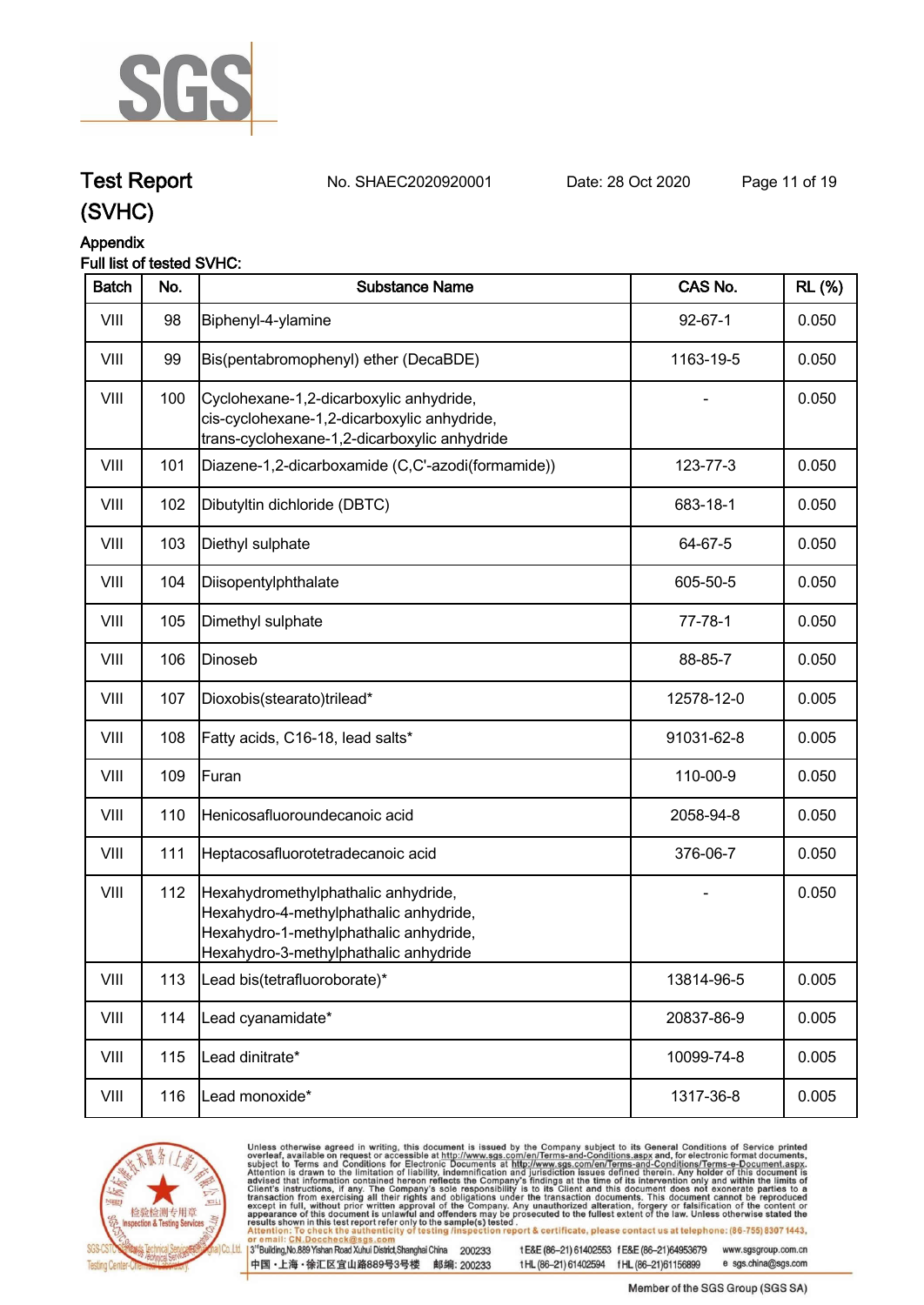

**Test Report. No. SHAEC2020920001 Date: 28 Oct 2020. Page 12 of 19.**

### **(SVHC)**

#### **Appendix**

#### **Full list of tested SVHC:**

| <b>Batch</b> | No. | <b>Substance Name</b>                                       | CAS No.     | <b>RL</b> (%) |
|--------------|-----|-------------------------------------------------------------|-------------|---------------|
| VIII         | 117 | Lead oxide sulfate*                                         | 12036-76-9  | 0.005         |
| VIII         | 118 | Lead tetroxide (orange lead)*                               | 1314-41-6   | 0.005         |
| VIII         | 119 | Lead titanium trioxide*                                     | 12060-00-3  | 0.005         |
| VIII         | 120 | Lead titanium zirconium oxide*                              | 12626-81-2  | 0.005         |
| VIII         | 121 | Methoxyacetic acid                                          | 625-45-6    | 0.050         |
| VIII         | 122 | Methyloxirane (Propylene oxide)                             | 75-56-9     | 0.050         |
| VIII         | 123 | N,N-dimethylformamide                                       | 68-12-2     | 0.050         |
| VIII         | 124 | N-Methylacetamide                                           | 79-16-3     | 0.050         |
| VIII         | 125 | N-Pentyl-isopentylphthalate                                 | 776297-69-9 | 0.050         |
| VIII         | 126 | o-Aminoazotoluene                                           | 97-56-3     | 0.050         |
| VIII         | 127 | o-Toluidine                                                 | 95-53-4     | 0.050         |
| VIII         | 128 | Pentacosafluorotridecanoic acid                             | 72629-94-8  | 0.050         |
| VIII         | 129 | Pentalead tetraoxide sulphate*                              | 12065-90-6  | 0.005         |
| VIII         | 130 | Pyrochlore, antimony lead yellow*                           | 8012-00-8   | 0.005         |
| VIII         | 131 | Silicic acid, barium salt, lead-doped*                      | 68784-75-8  | 0.005         |
| VIII         | 132 | Silicic acid, lead salt*                                    | 11120-22-2  | 0.005         |
| VIII         | 133 | Sulfurous acid, lead salt, dibasic*                         | 62229-08-7  | 0.005         |
| VIII         | 134 | Tetraethyllead*                                             | 78-00-2     | 0.005         |
| VIII         | 135 | Tetralead trioxide sulphate*                                | 12202-17-4  | 0.005         |
| VIII         | 136 | Tricosafluorododecanoic acid                                | 307-55-1    | 0.050         |
| VIII         | 137 | Trilead bis(carbonate) dihy droxide (basic lead carbonate)* | 1319-46-6   | 0.005         |



Unless otherwise agreed in writing, this document is issued by the Company subject to its General Conditions of Service printed overleaf, available on request or accessible at http://www.sgs.com/en/Terms-and-Conditions.asp

3<sup>te</sup>Building, No.889 Yishan Road Xuhui District, Shanghai China 200233 中国·上海·徐汇区宜山路889号3号楼 邮编: 200233

tE&E (86-21) 61402553 fE&E (86-21)64953679 www.sgsgroup.com.cn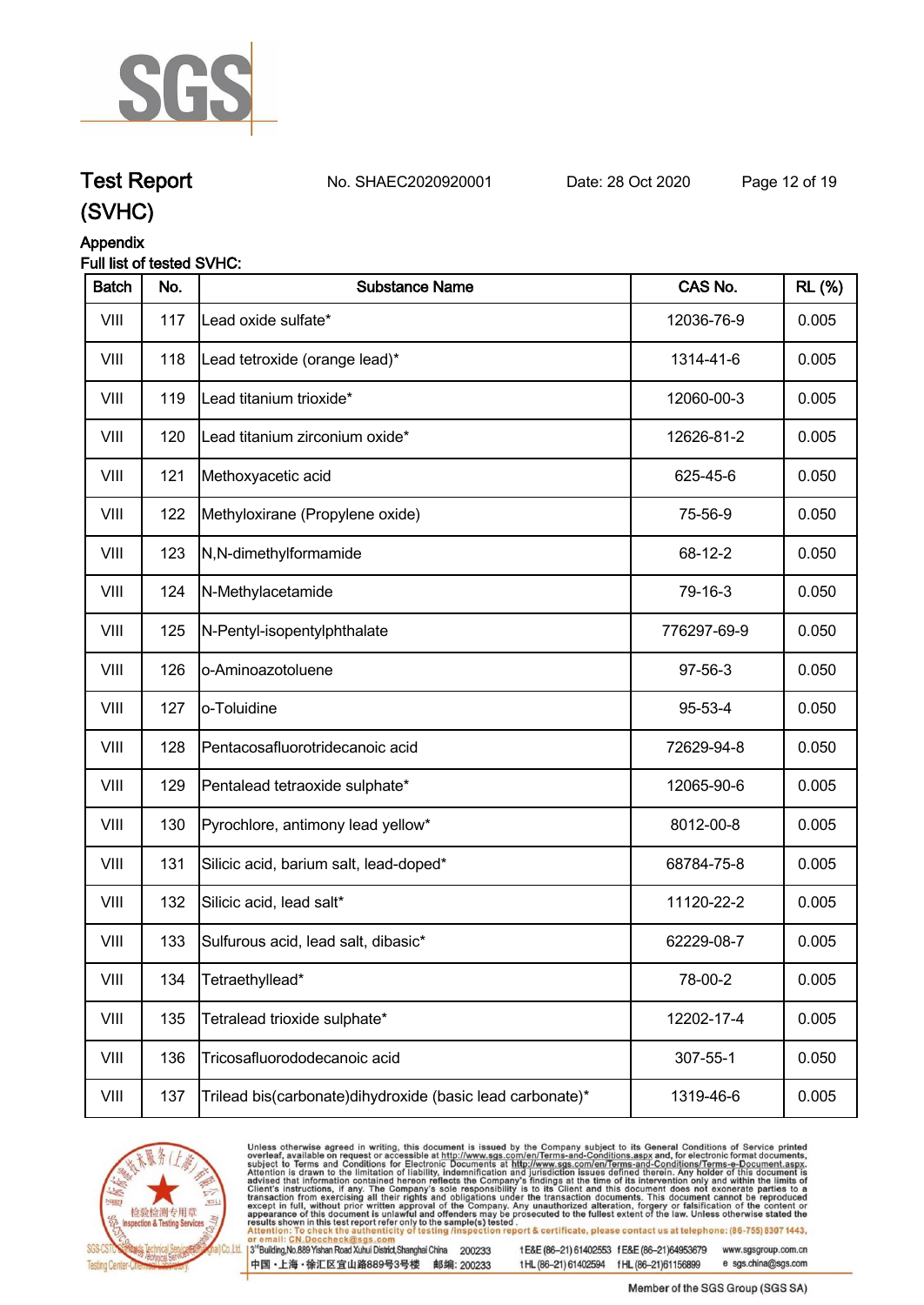

**Test Report. No. SHAEC2020920001 Date: 28 Oct 2020. Page 13 of 19.**

### **(SVHC)**

#### **Appendix**

#### **Full list of tested SVHC:**

| <b>Batch</b> | No. | <b>Substance Name</b>                                                                                                                                            | CAS No.    | <b>RL</b> (%) |
|--------------|-----|------------------------------------------------------------------------------------------------------------------------------------------------------------------|------------|---------------|
| VIII         | 138 | Trilead dioxide phosphonate*                                                                                                                                     | 12141-20-7 | 0.005         |
| IX           | 139 | 4-Nonylphenol, branched and linear, ethoxylated                                                                                                                  |            | 0.050         |
| IX           | 140 | Ammonium pentadecafluorooctanoate (APFO)**                                                                                                                       | 3825-26-1  | 0.050         |
| IX           | 141 | Cadmium oxide*                                                                                                                                                   | 1306-19-0  | 0.005         |
| IX           | 142 | Cadmium*                                                                                                                                                         | 7440-43-9  | 0.005         |
| IX           | 143 | Dipentyl phthalate (DPP)                                                                                                                                         | 131-18-0   | 0.050         |
| IX           | 144 | Pentadecafluorooctanoic acid (PFOA)                                                                                                                              | 335-67-1   | 0.050         |
| X            | 145 | Cadmium sulphide*                                                                                                                                                | 1306-23-6  | 0.005         |
| X            | 146 | Dihexyl phthalate                                                                                                                                                | 84-75-3    | 0.050         |
| X            | 147 | Disodium 3,3'-[[1,1'-biphenyl] -4,4'-diylbis(azo)]<br>bis(4-aminonaphthalene-1-sulphonate) (C.I. Direct Red 28)                                                  | 573-58-0   | 0.050         |
| X            | 148 | Disodium 4-amino-3-[[4'-[(2,4-diaminophenyl)azo]<br>[1,1'-biphenyl]-4-yl]azo] -5-hydroxy-6-<br>(phenylazo)naphthalene-2,7-disulphonate (C.I. Direct Black<br>38) | 1937-37-7  | 0.050         |
| X            | 149 | Imidazolidine-2-thione; (2-imidazoline-2-thiol)                                                                                                                  | 96-45-7    | 0.050         |
| X            | 150 | Lead di(acetate)*                                                                                                                                                | 301-04-2   | 0.005         |
| X            | 151 | Trixylyl phosphate                                                                                                                                               | 25155-23-1 | 0.050         |
| XI           | 152 | 1,2-Benzenedicarboxylic acid, dihexyl ester, branched and<br>llinear                                                                                             | 68515-50-4 | 0.050         |
| XI           | 153 | Cadmium chloride*                                                                                                                                                | 10108-64-2 | 0.005         |
| XI           | 154 | Sodium perborate; perboric acid, sodium salt*                                                                                                                    |            | 0.005         |
| XI           | 155 | Sodium peroxometaborate*                                                                                                                                         | 7632-04-4  | 0.005         |
| XII          | 156 | 2- (2H-benzotriazol-2-yl) -4,6-ditertpentylphenol (UV-328)                                                                                                       | 25973-55-1 | 0.050         |



Unless otherwise agreed in writing, this document is issued by the Company subject to its General Conditions of Service printed overleaf, available on request or accessible at http://www.sgs.com/en/Terms-and-Conditions.asp

3<sup>te</sup>Building, No.889 Yishan Road Xuhui District, Shanghai China 200233 中国·上海·徐汇区宜山路889号3号楼 邮编: 200233

tE&E (86-21) 61402553 fE&E (86-21)64953679 www.sgsgroup.com.cn

tHL (86-21) 61402594 fHL (86-21)61156899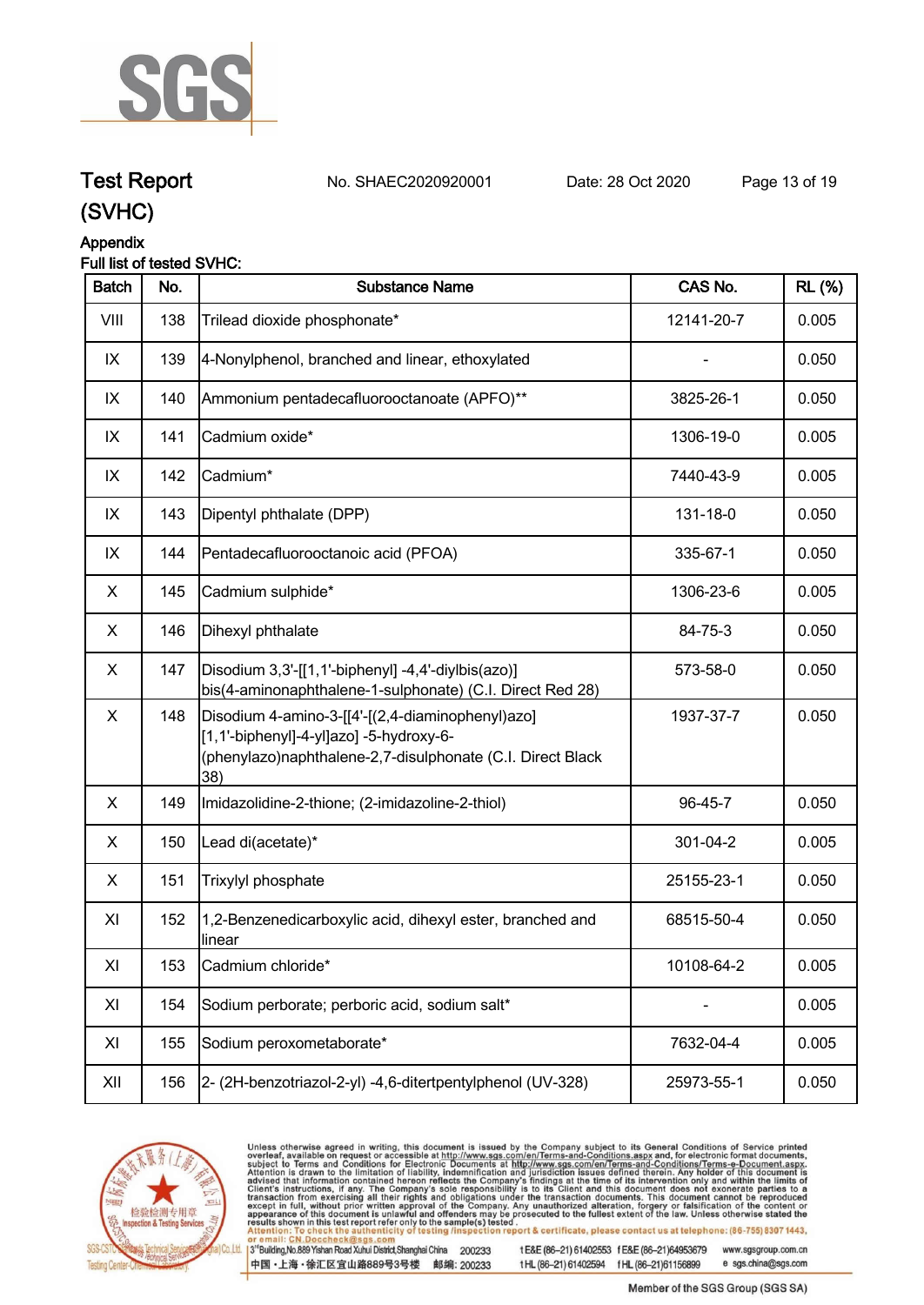

## **Test Report. No. SHAEC2020920001 Date: 28 Oct 2020. Page 14 of 19.**

**(SVHC)**

### **Appendix**

### **Full list of tested SVHC:**

| <b>Batch</b> | No. | <b>Substance Name</b>                                                                                                                                                                                                                                                   | CAS No.                   | <b>RL</b> (%) |
|--------------|-----|-------------------------------------------------------------------------------------------------------------------------------------------------------------------------------------------------------------------------------------------------------------------------|---------------------------|---------------|
| XII          | 157 | 2-benzotriazol-2-yl-4,6-di-tert-butylphenol (UV-320)                                                                                                                                                                                                                    | 3846-71-7                 | 0.050         |
| XII          | 158 | 2-ethylhexyl<br>10-ethyl-4,4-dioctyl-7-oxo-8-oxa-3,5-dithia-4-stannatetradeca<br>noate (DOTE)                                                                                                                                                                           | 15571-58-1                | 0.050         |
| XII          | 159 | Cadmium fluoride*                                                                                                                                                                                                                                                       | 7790-79-6                 | 0.005         |
| XII          | 160 | Cadmium sulphate*                                                                                                                                                                                                                                                       | 10124-36-4,31119-53<br>-6 | 0.005         |
| XII          | 161 | Reaction mass of 2-ethylhexyl<br>10-ethyl-4,4-dioctyl-7-oxo-8-oxa-3,5-dithia-4-stannatetradeca<br>noate & 2-ethylhexyl 10-ethyl-4-[[2-[(2-ethylhexyl)oxy]<br>-2-oxoethyl]thio]-4-octyl-7-oxo-8-oxa-3,5-dithia-4-stannatetra<br>decanoate (reaction mass of DOTE & MOTE) |                           | 0.050         |
| XIII         | 162 | 1,2-benzenedicarboxylic acid, di-C6-10-alkyl esters;<br>1,2-benzenedicarboxylic acid, mixed decyl and hexyl and<br>octyl diesters with ≥ 0.3% of dihexyl phthalate                                                                                                      |                           | 0.050         |
| XIII         | 163 | 5-sec-butyl-2-<br>(2,4-dimethylcyclohex-3-en-1-yl)-5-methyl-1,3-dioxane [1],<br>5-sec-butyl-2-<br>(4,6-dimethylcyclohex-3-en-1-yl)-5-methyl-1,3-dioxane [2]<br>[covering any of the individual isomers of [1] and [2] or any<br>combination thereof]                    |                           | 0.050         |
| XIV          | 164 | 1,3-propanesultone                                                                                                                                                                                                                                                      | 1120-71-4                 | 0.050         |
| XIV          | 165 | 2,4-di-tert-butyl-6-(5-chlorobenzotriazol-2-yl) phenol<br>(UV-327)                                                                                                                                                                                                      | 3864-99-1                 | 0.050         |
| XIV          | 166 | 2-(2H-benzotriazol-2-yl)-4-(tert-butyl)-6-(sec-butyl)phenol<br>(UV-350)                                                                                                                                                                                                 | 36437-37-3                | 0.050         |
| XIV          | 167 | Nitrobenzene                                                                                                                                                                                                                                                            | 98-95-3                   | 0.050         |
| XIV          | 168 | Perfluorononan-1-oic-acid and its sodium and ammonium<br>salts                                                                                                                                                                                                          |                           | 0.050         |
| XV           | 169 | Benzo[def]chrysene (Benzo[a]pyrene)                                                                                                                                                                                                                                     | $50 - 32 - 8$             | 0.050         |
| XVI          | 170 | 4,4'-isopropylidenediphenol (bisphenol A)                                                                                                                                                                                                                               | 80-05-7                   | 0.050         |



Unless otherwise agreed in writing, this document is issued by the Company subject to its General Conditions of Service printed overleaf, available on request or accessible at http://www.sgs.com/en/Terms-and-Conditions.asp

3<sup>te</sup>Building, No.889 Yishan Road Xuhui District, Shanghai China 200233 中国·上海·徐汇区宜山路889号3号楼 邮编: 200233

tE&E (86-21) 61402553 fE&E (86-21)64953679 www.sgsgroup.com.cn

e sgs.china@sgs.com

tHL (86-21) 61402594 fHL (86-21)61156899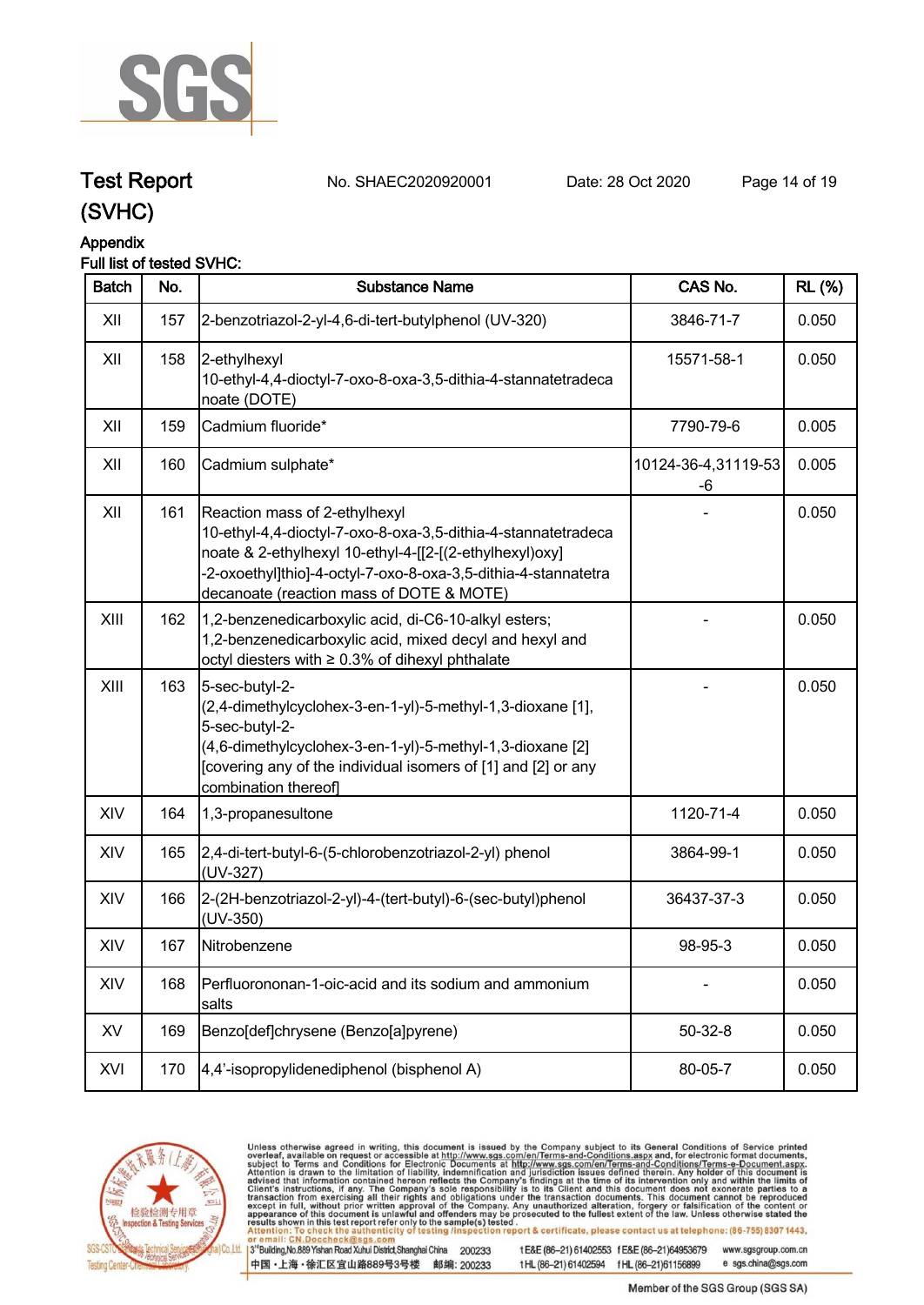

#### **Appendix**

#### **Full list of tested SVHC:**

| <b>Batch</b> | No. | <b>Substance Name</b>                                                                                                                                                                                             | CAS No.    | <b>RL</b> (%) |
|--------------|-----|-------------------------------------------------------------------------------------------------------------------------------------------------------------------------------------------------------------------|------------|---------------|
| XVI          | 171 | 4-Heptylphenol, branched and linear                                                                                                                                                                               |            | 0.050         |
| XVI          | 172 | Nonadecafluorodecanoic acid (PFDA) and its sodium and<br>ammonium salts                                                                                                                                           |            | 0.050         |
| XVI          | 173 | p-(1,1-dimethylpropyl)phenol                                                                                                                                                                                      | 80-46-6    | 0.050         |
| XVII         | 174 | Perfluorohexane-1-sulphonic acid and its salts                                                                                                                                                                    |            | 0.050         |
| XVIII        | 175 | 1,6,7,8,9,14,15,16,17,17,18,18-Dodecachloropentacyclo[12.<br>2.1.16,9.02,13.05,10]octadeca-7,15-diene ("Dechlorane<br>Plus"™) [covering any of its individual anti- and syn-isomers<br>or any combination thereof |            | 0.050         |
| <b>XVIII</b> | 176 | Benz[a]anthracene                                                                                                                                                                                                 | 56-55-3    | 0.050         |
| <b>XVIII</b> | 177 | Cadmium nitrate*                                                                                                                                                                                                  | 10325-94-7 | 0.005         |
| <b>XVIII</b> | 178 | Cadmium carbonate*                                                                                                                                                                                                | 513-78-0   | 0.005         |
| <b>XVIII</b> | 179 | Cadmium hydroxide*                                                                                                                                                                                                | 21041-95-2 | 0.005         |
| XVIII        | 180 | Chrysene                                                                                                                                                                                                          | 218-01-9   | 0.050         |
| <b>XVIII</b> | 181 | Reaction products of 1,3,4-thiadiazolidine-2,5-dithione,<br>formaldehyde and 4-heptylphenol, branched and linear<br>(RP-HP) [with ≥0.1% w/w 4-heptylphenol, branched and<br>linear]                               |            | 0.050         |
| XIX          | 182 | Benzene-1,2,4-tricarboxylic acid 1,2-anhydride (trimellitic<br>anhydride)                                                                                                                                         | 552-30-7   | 0.050         |
| XIX          | 183 | Benzo[ghi]perylene                                                                                                                                                                                                | 191-24-2   | 0.050         |
| XIX          | 184 | Decamethylcyclopentasiloxane (D5)                                                                                                                                                                                 | 541-02-6   | 0.050         |
| XIX          | 185 | Dicyclohexyl phthalate (DCHP)                                                                                                                                                                                     | 84-61-7    | 0.050         |
| XIX          | 186 | Disodium octaborate*                                                                                                                                                                                              | 12008-41-2 | 0.005         |
| XIX          | 187 | Dodecamethylcyclohexasiloxane (D6)                                                                                                                                                                                | 540-97-6   | 0.050         |
| XIX          | 188 | Ethylenediamine (EDA)                                                                                                                                                                                             | 107-15-3   | 0.050         |



Unless otherwise agreed in writing, this document is issued by the Company subject to its General Conditions of Service printed overleaf, available on request or accessible at http://www.sgs.com/en/Terms-and-Conditions.asp

3<sup>te</sup>Building, No.889 Yishan Road Xuhui District, Shanghai China 200233 中国·上海·徐汇区宜山路889号3号楼 邮编: 200233

tE&E (86-21) 61402553 fE&E (86-21)64953679 www.sgsgroup.com.cn tHL (86-21) 61402594 fHL (86-21)61156899 e sgs.china@sgs.com

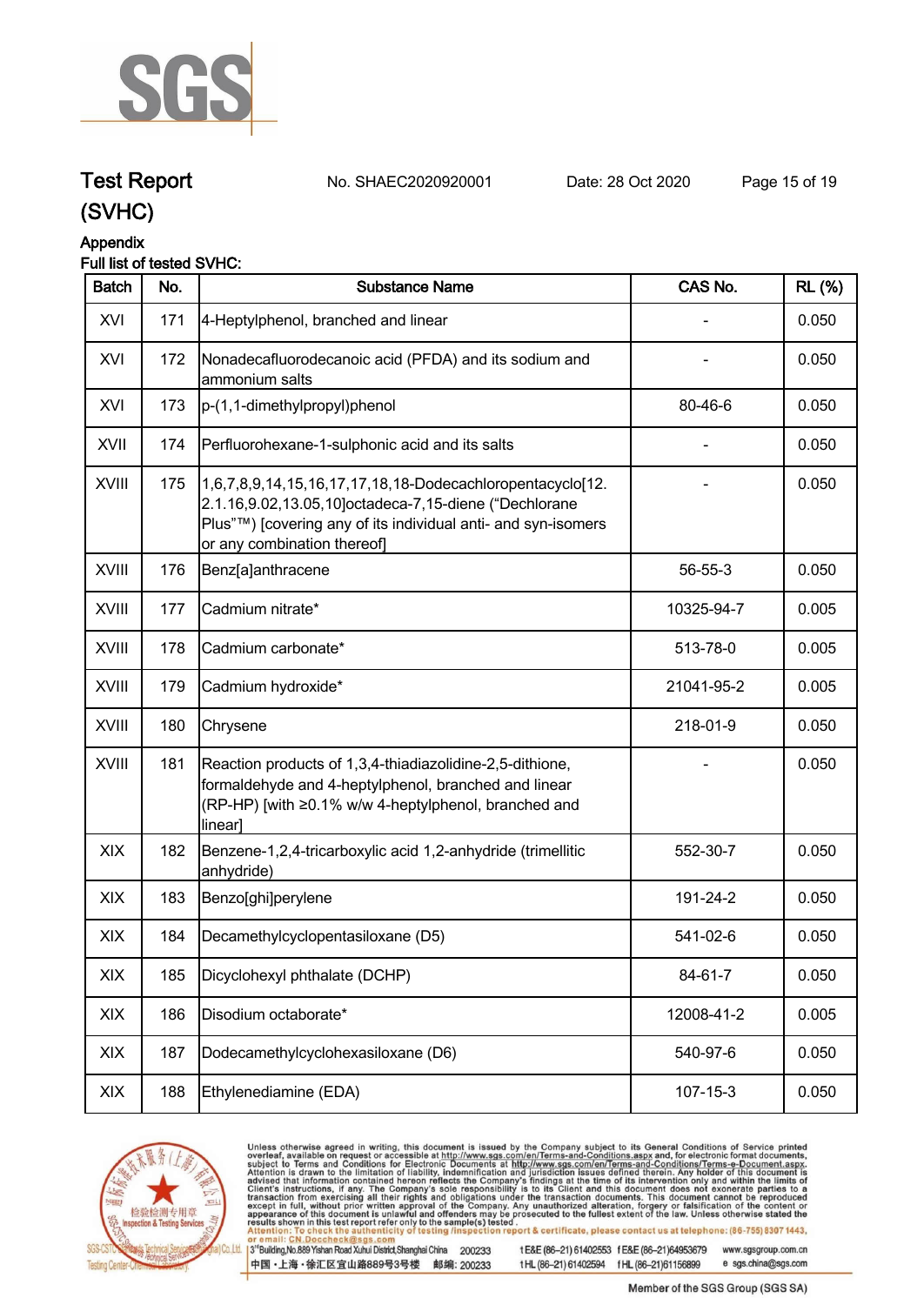

## **Test Report. No. SHAEC2020920001 Date: 28 Oct 2020. Page 16 of 19.**

**(SVHC)**

### **Appendix**

#### **Full list of tested SVHC:**

| <b>Batch</b> | No. | <b>Substance Name</b>                                                                                                                                               | CAS No.     | <b>RL (%)</b> |
|--------------|-----|---------------------------------------------------------------------------------------------------------------------------------------------------------------------|-------------|---------------|
| XIX          | 189 | Lead*                                                                                                                                                               | 7439-92-1   | 0.005         |
| XIX          | 190 | Octamethylcyclotetrasiloxane (D4)                                                                                                                                   | 556-67-2    | 0.050         |
| XIX          | 191 | Terphenyl, hydrogenated                                                                                                                                             | 61788-32-7  | 0.050         |
| XX           | 192 | 1,7,7-trimethyl-3-<br>(phenylmethylene)bicyclo[2.2.1]heptan-2-one (3-benzylidene<br>camphor)                                                                        | 15087-24-8  | 0.050         |
| XX           | 193 | 2,2-bis(4'-hydroxyphenyl)-4-methylpentane                                                                                                                           | 6807-17-6   | 0.050         |
| XX           | 194 | Benzo[k]fluoranthene                                                                                                                                                | 207-08-9    | 0.050         |
| XX           | 195 | Fluoranthene                                                                                                                                                        | 206-44-0    | 0.050         |
| XX           | 196 | Phenanthrene                                                                                                                                                        | 85-01-8     | 0.050         |
| XX           | 197 | Pyrene                                                                                                                                                              | 129-00-0    | 0.050         |
| XXI          | 198 | 2,3,3,3-tetrafluoro-2-(heptafluoropropoxy) propionic acid, its<br>salts and its acyl halides (covering any of their individual<br>isomers and combinations thereof) |             | 0.050         |
| XXI          | 199 | 2-methoxyethyl acetate                                                                                                                                              | 110-49-6    | 0.050         |
| XXI          | 200 | 4-tert-butylphenol (PTBP)                                                                                                                                           | 98-54-4     | 0.050         |
| XXI          | 201 | Tris(4-nonylphenyl, branched and linear) phosphite (TNPP)<br>with $\geq 0.1\%$ w/w of 4-nonylphenol, branched and linear<br>$(4-NP)$                                |             | 0.050         |
| XXII         | 202 | 2-benzyl-2-dimethylamino-4'-morpholinobutyrophenone                                                                                                                 | 119313-12-1 | 0.050         |
| XXII         | 203 | 2-methyl-1-(4-methylthiophenyl)-2-morpholinopropan-1-one                                                                                                            | 71868-10-5  | 0.050         |
| XXII         | 204 | Diisohexyl phthalate                                                                                                                                                | 71850-09-4  | 0.050         |
| XXII         | 205 | Perfluorobutane sulfonic acid (PFBS) and its salts                                                                                                                  |             | 0.050         |
| <b>XXIII</b> | 206 | 1-vinylimidazole                                                                                                                                                    | 1072-63-5   | 0.050         |



Unless otherwise agreed in writing, this document is issued by the Company subject to its General Conditions of Service printed overleaf, available on request or accessible at http://www.sgs.com/en/Terms-and-Conditions.asp

3<sup>te</sup>Building, No.889 Yishan Road Xuhui District, Shanghai China 200233 中国·上海·徐汇区宜山路889号3号楼 邮编: 200233

tE&E (86-21) 61402553 fE&E (86-21)64953679 www.sgsgroup.com.cn tHL (86-21) 61402594 fHL (86-21)61156899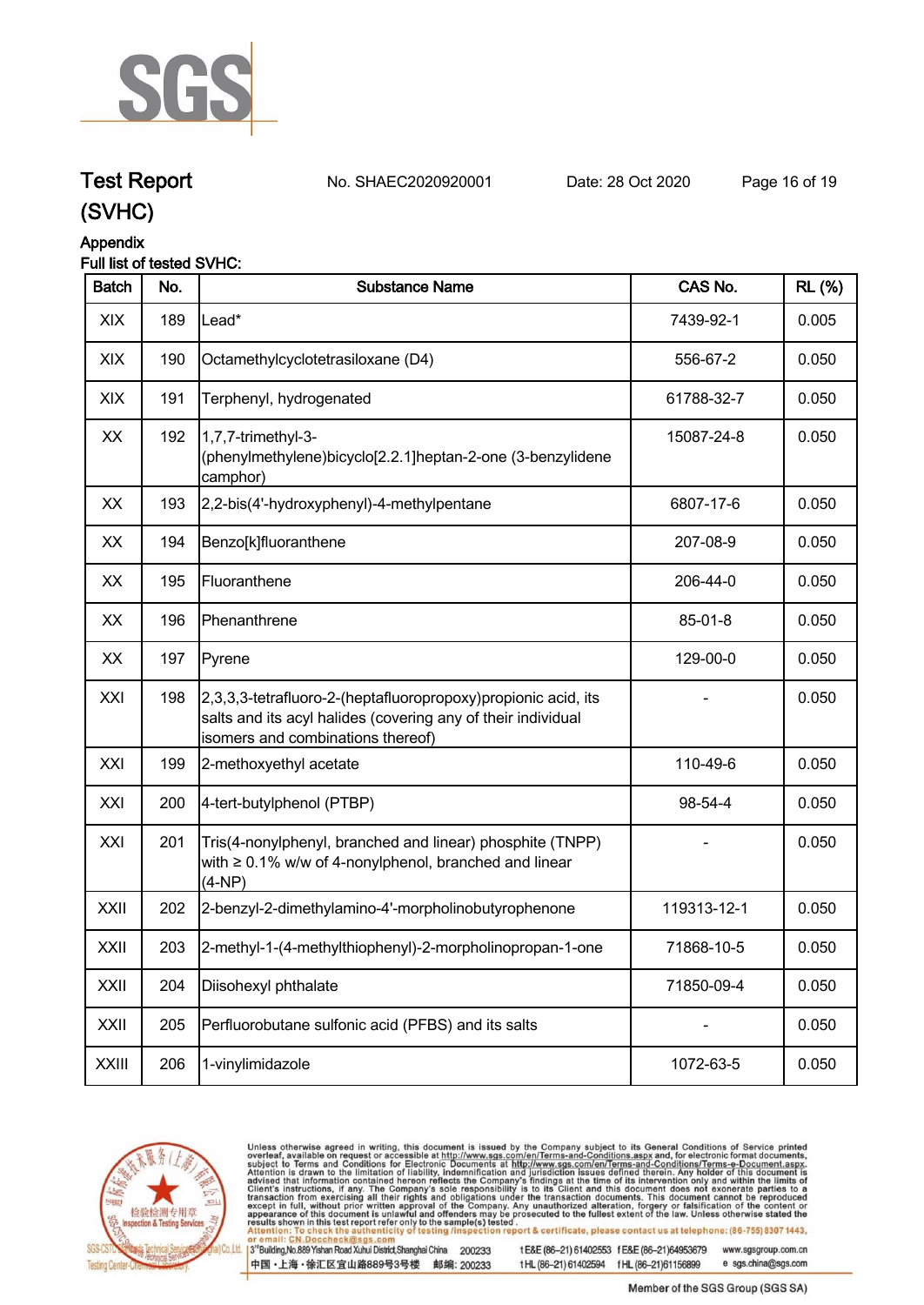

**Test Report. No. SHAEC2020920001 Date: 28 Oct 2020. Page 17 of 19.**

# **Appendix**

### **Full list of tested SVHC:**

| <b>Batch</b> | No. | <b>Substance Name</b>                     | CAS No.       | <b>RL (%)</b> |
|--------------|-----|-------------------------------------------|---------------|---------------|
| <b>XXIII</b> | 207 | 2-methylimidazole                         | 693-98-1      | 0.050         |
| <b>XXIII</b> | 208 | Butyl 4-hydroxybenzoate                   | $94 - 26 - 8$ | 0.050         |
| <b>XXIII</b> | 209 | Dibutylbis(pentane-2,4-dionato-O,O')tin** | 22673-19-4    | 0.050         |



Unless otherwise agreed in writing, this document is issued by the Company subject to its General Conditions of Service printed overleaf, available on request or accessible at http://www.sgs.com/en/Terms-and-Conditions.asp

3<sup>te</sup>Building, No.889 Yishan Road Xuhui District, Shanghai China 200233 中国·上海·徐汇区宜山路889号3号楼 邮编: 200233

tE&E (86-21) 61402553 fE&E (86-21)64953679 www.sgsgroup.com.cn tHL (86-21) 61402594 fHL (86-21)61156899 e sgs.china@sgs.com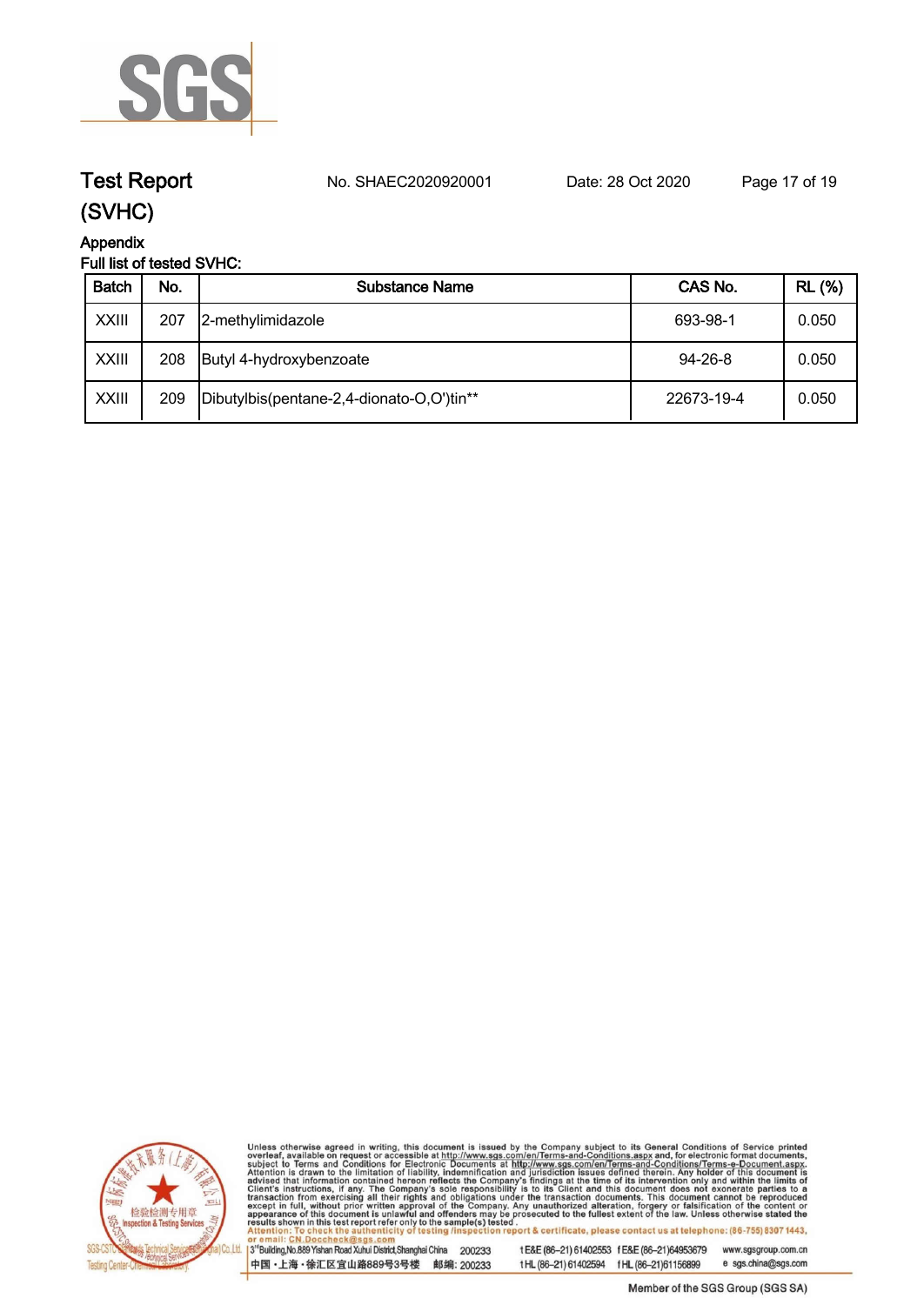

### **Test Report. No. SHAEC2020920001 Date: 28 Oct 2020. Page 18 of 19. (SVHC) ATTACHMENTS**

### **SVHC Testing Flow Chart**





Unless otherwise agreed in writing, this document is issued by the Company subject to its General Conditions of Service printed overleaf, available on request or accessible at http://www.sgs.com/en/Terms-and-Conditions.asp

3<sup>rd</sup>Building, No.889 Yishan Road Xuhui District, Shanghai China 200233 中国·上海·徐汇区宜山路889号3号楼 邮编: 200233

tE&E (86-21) 61402553 fE&E (86-21)64953679 www.sgsgroup.com.cn

e sgs.china@sgs.com t HL (86-21) 61402594 f HL (86-21) 61156899